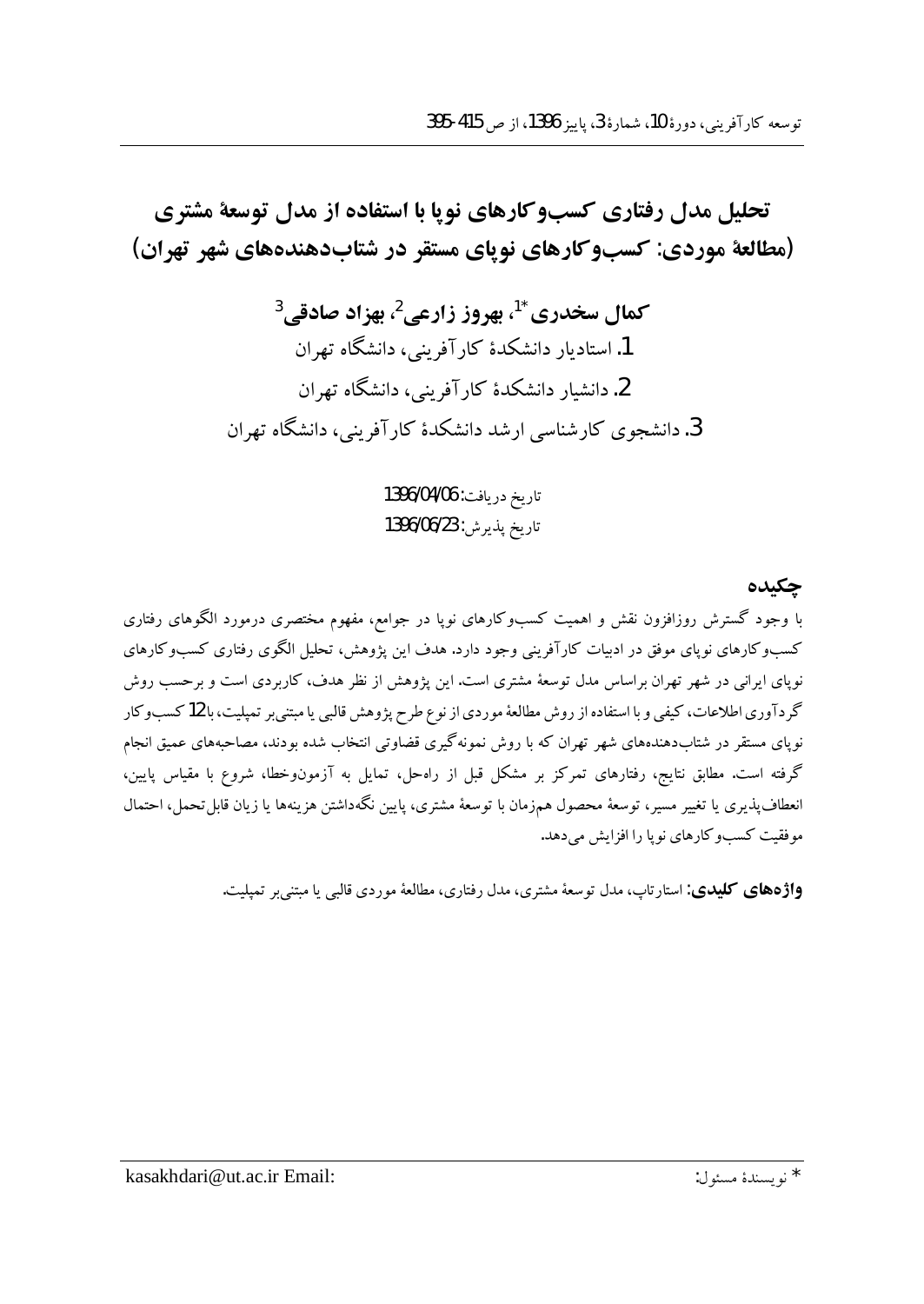#### مقدمه

تصمیم به ایجاد کسبوکار جدید، یکی از مهمترین انتخابهای افراد و سازمانها محسوب می شو د (Davidsson, 2016; Forbes, 1999). هر ساله صدها هزار کسب و کار جدید در سراسر جهان ايجاد شده و تخمين زده مي شود كه حدود نيم ميليارد نفر در سطح جهان، بهطور فعال در تلاش برای ایجاد یک کسبوکار جدید هستند (Bygrave and Zacharakis, 2014). از این رو، ایجاد کسبوکار جدید اهمیت زیادی دارد؛ زیرا موجب ایجاد فرصتهای شغلی جدید، تولید فناوري جديد و خلق ثروت و ارزش در جامعه مي شود (Van Praag and Versloot, 2007)؛ اما راهاندازی یک کسبوکار جدید دربرگیرندهٔ ریسک بزرگی است. آمار قابل توجه شکست کارآفرینان در دنیا نشان می دهد که تنها 20 درصد از کسبوکارهای ایجادشده بیش از سه سال ادامه داشتهاند (Ginsberg, 2003; Blank, 2013; Ginsberg, و اینکه کسبوگارها بهدلیل عملکرد ضعیف از بازار خارج می شوند یا به مرحلهٔ عملیاتی نمی رسند. براساس تحقیقی که در مدرسهٔ کسبوکار هاروارد صورت گرفت، 75 درصد استار تاپها شکست می خورند (Cusumano, 2013).

براساس نظرية ديويدسون (٢٠٠٥؛ ٢٠١٤)، موفقيت كسبوكارهاي نويا توسط مؤلفههاي اصلی کارآفرینی شامل کارآفرین، ایده، محیط و فرایند و تناسب بین آنها تبیین می شود. در این میان، فرایندی که کارآفرین بالقوه طی می کند تا ایدهٔ خود را تحقق بخشد، اهمیت بالایی دارد (Fisher, 2012). نظریههای فرایندی-رفتاری در ادبیات کارآفرینی کمتر توسعه یافتهاند (Shane, 2012). بهطورکلی، مدلهای فرایندی به دو نوع تعاملی و تحلیلی تقسیم می شوند که رویکرد اثرسازی<sup>1</sup>اشاره به رفتار تعاملی و توأم با آزمونوخطای کارآفرین در شرایط عدم اطمینان دارد و رویکرد علّی<sup>2</sup> که رویکردی تحلیلی<sup>3</sup>، خطی<sup>4</sup>و پیش تدبیری در شرایط ریسکی برای ایجاد يا توسعهٔ كسبوكار است (Fisher, 2012; Sarasvathy, 2001). شين<sup>5</sup> (**2012)،** در مرور دهسالهٔ ادبیات کارآفرینی پس از ارائهٔ مقالهٔ کلیدی خود برای تعیین چارچوب علم کارآفرینی Shane) and Venkataraman, 2000). بیان می کنند که هنوز فهم اندکی دربارهٔ رفتار اتخاذشدهٔ کارآفرینان

- 2. Causal
- 3. Analytical
- 4. Linear
- 5. Shane

<sup>1.</sup> Effectuation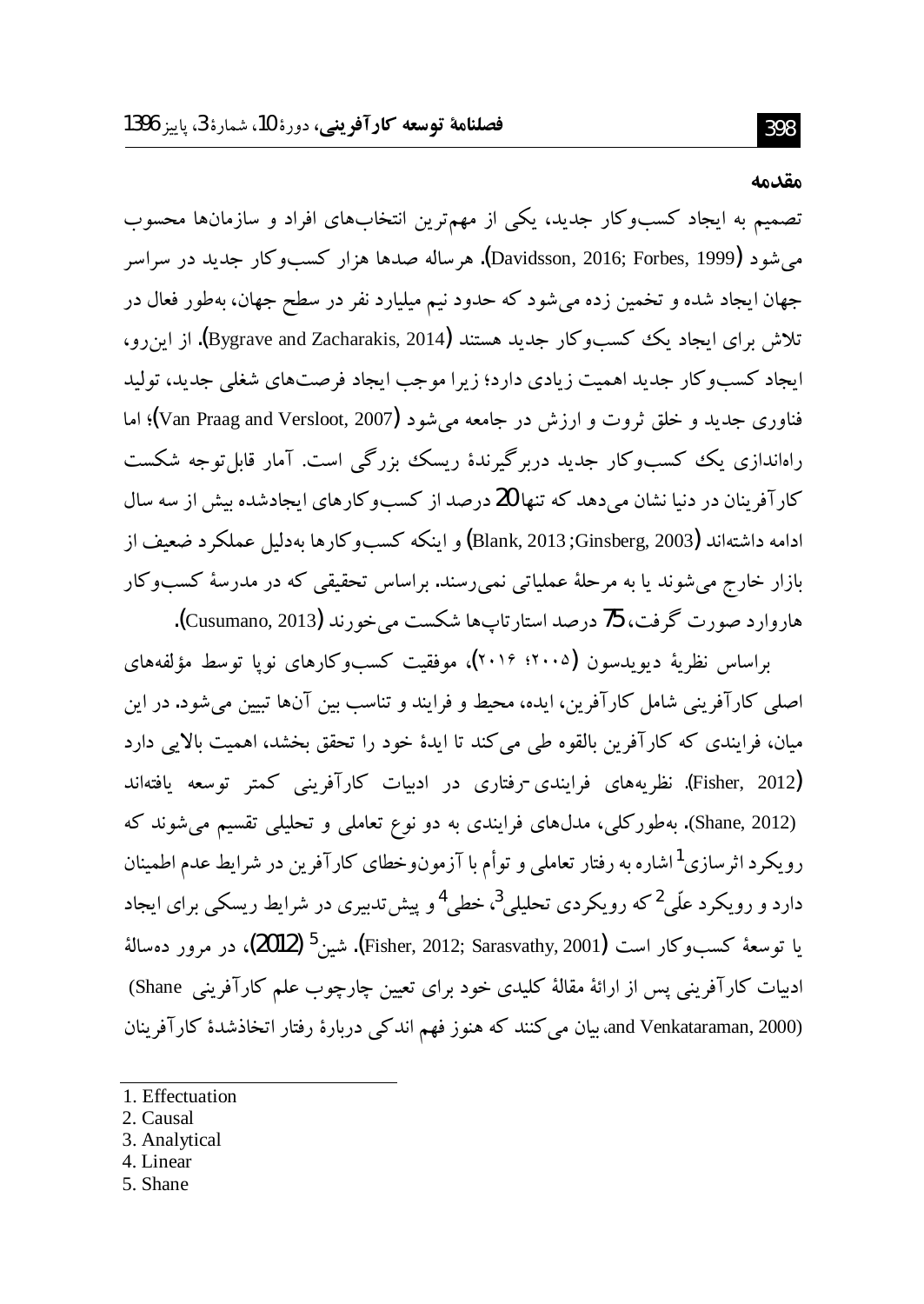تحلیل مدل رفتاری کسبوکارهای نویا با استفاده از مدل توسعهٔ مشتری…

در فرایند ایجاد کسبوکار، بهخصوص با رویکرد تعاملی وجود دارد. رویکردی که مورد توجه محققان قرار گرفته است، رویکرد توسعهٔ مشتری<sup>1</sup> است (Blank, 2013). تفکر زیربنایی این رویکرد این است که شکست کسبوکارهای نویا بهواسطهٔ فرایندی است که این کسبوکارها طی می کنند. در این رویکرد، استارتاب یا کسبوکار نویا به کسبوکاری گفته می شود که در جست وجوی مدل کسبوکار سودآور و مقیاس پذیر است (Blank, 2013). رویکرد توسعهٔ مشتری با هدف ایجاد یک مدل کسبوکار موفق و سودآور، از طريق آزمون ييوستهٔ حدس ها و فرضيههاي<sup>2</sup> كارآفرين بهواسطهٔ تعامل پيوسته با مشتريان توسط محققان حوزهٔ نوپای ناب<sup>3</sup>ایجاد شده است (Blank, 2013; Ries, 2011).

با وجود اینکه، رویکرد توسعهٔ مشتری در دورههای آموزشی مختلف به کار گرفته می شود و در داخل کشور ما نیز این رویکرد در شتابدهندهها و دیگر دورهها و مراکز آموزشی و حمایتی به کار برده می شود، پژوهش تجربی درمورد اثربخشی این مدل کمتر صورت گرفته است. از آنجایی که در شناخت مدل تو سعهٔ مشتری و تأثیر آن بر فرایند ایجاد کسبوکار جدید، خلأهايي وجود دارد و نيز فهم اندكي درمورد الگوهاي رفتاري كسبوكارهاي نوياي موفق در ایران وجود دارد، پژوهش حاضر درنظر دارد تا بهطور ویژه به بررسی این موضوع در کشور ایران بپردازد. سؤال اصلبی این پژوهش این است که آیا پیروی از الگوی توسعهٔ مشتری موجب رشد و توسعهٔ بیشتری در فرایند ایجاد کسبوکار نویا می شود؟

 **ÅÁa ÈÀÌÌaÁ É¿ Ê¿Z^»] ÉÁ»** یکی از مؤلفههای کلیدی در رفتار ایجاد کسبوکار جدید، فرایند طیشده برای ایجاد کسبوکار است (Davidsson, 2016)؛ بنابراین، محققان کارآفرینی در جهت ایجاد الگوهای رفتاری فرایندی در فعالیتهای کارآفرینانه بودهاند که در یک طبقهبندی کلی به الگوی خطی و تعاملی تقسیمبندی می شوند که هرکدام در شرایط خاص خود بهکار گرفته می شود

3. Lean Startup

<sup>1</sup>. Customer Development

<sup>2</sup>. Hypothesis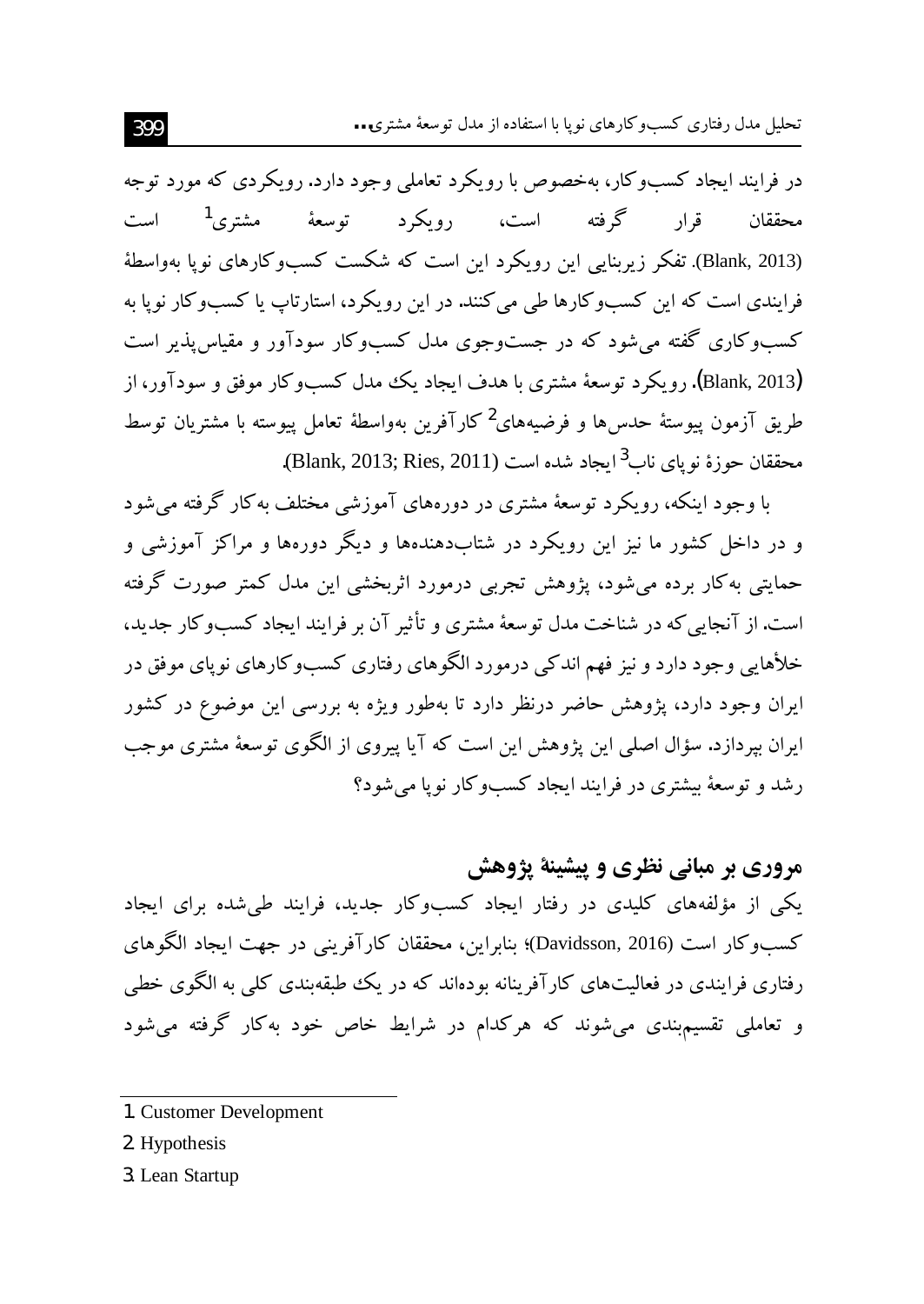(Davidsson, 2008; Fisher, 2012). يژوهش ها نشان مي دهد كه هر چه درجهٔ عدم اطمينان محيطي بالاتر می رود، الگوهای تعاملی مانند رویکرد اثرسازی اثربخشی بهتری دارند ,Sarasvathy) (2013 ,201xarez et al. 2013. در فرايندهاي تحليلي و خطي، تأكيد زيادي بر برنامهريزي، جمع آوري اطلاعات، تحليل اطلاعات و درنهايت، توسعهٔ يک طرح کسبوکار مي شود. مشکل اصلی این رویکرد این است که مشتری را درگیر فرایند طراحی و ساخت محصول یا خدمت نمی کند و زمانی که این اتفاق رخ ندهد، تصمیمات کارآفرین مبتنی بر پیش فرض و فرضیات وی هستند و مبتنی بر دادهها و اطلاعات و بازخورد واقعی از مشتری (حقایق بازار) نیستند. بر این اساس، کارآفرینانی که از رویکرد سنتی استفاده می کنند، بهدلیل لحاظنکردن بازخوردهای مشتریان در توسعهٔ ارزش پیشنهادی و مدل کسبوکار، ریسک بالایی را متحمل می شوند؛ بنابراین، این رویکرد (خطی)، بیشتر مناسب سازمانهای تثبیتشده<sup>1</sup>است که در بازارهای موجود و در يک محيط ريسکي فعاليت مي کنند (Alvarez and Barney, 2007). کسب و کارهاي نو يا که در مرحلهٔ راهاندازی و در جستوجوی مدل کسبوکار هستند، بهطورعمده مستلزم رویکرد تعاملی هستند. به صورتی که ویژگیهای ارزش پیشنهادی و دیگر اجزای مدل کسبوکار در طول زمان و براساس جریان رفتوبر گشت و گرفتن بازخورد<sup>2</sup>در بازار ایجاد می شود ( Alvarez .(Blank, 2013; Barney, 2007

اخیراً یژوهشگران حوزهٔ نویای ناب، مدلمی تعاملی ایجاد کردهاند که ناشی از الگوسازی کسبوکارهای نویای موفق سیلیکون ولمی<sup>3</sup>است که با نام مدل توسعهٔ مشتری ارائه شده است (Blank, 2013; Ries, 2011). رويكرد توسعهٔ مشترى، توسط استبو بلنك<sup>4</sup> (2005؛ 2013) ايجاد شده است که خود از کارآفرینان سریالی سیلیکون ولی بوده است و اکنون از مدرسان و استادان دانشگاه استفورد است. بلنک پس از کارکردن با 8 شرکت دانش بنیان، به تجارب زیادی درمورد توسعهٔ یک محصول دست یافت. وی نتیجه گرفت که «بزرگ ترین ریسکمی که یک استارتاپ با آن مواجه است، ریسک بازار است». بدین معنا که اگر تعداد افراد کافی برای خرید محصول

- 1. Established
- 2. Feedback
- 3. Silicon Valley
- 4. Steve Blank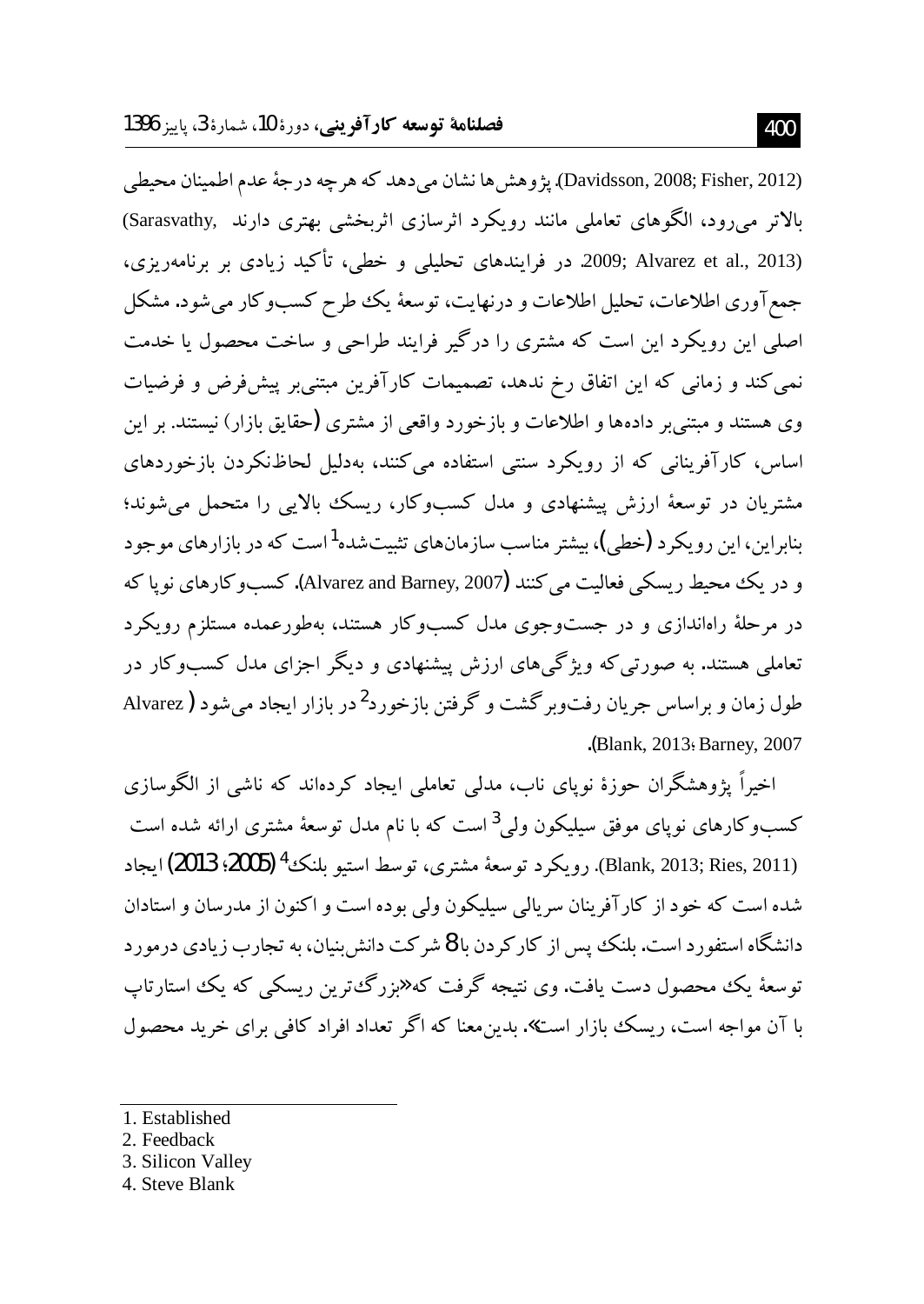تحلیل مدل رفتاری کسبوکارهای نویا با استفاده از مدل توسعهٔ مشتری...

شما وجود نداشته باشند، شما متحمل ریسک زیادی شدهاید. استیو بلنک به این نتیجه رسید که درحالی که، رویکردهای زیادی برای کاهش ریسک های فنی یک محصول وجود دارند، اما هیچ رویکردی درمورد توسعهٔ مشتری وجود ندارد. برای یرکردن این خلأ، رویکرد توسعهٔ مشتری با هدف ایجاد یک مدل کسبوکار از طریق آزمودن یبوسته فرضیههای<sup>1</sup>کارآفرین از طریق تعامل پیوسته با مشتریان توسط یژوهشگران کسبوکارهای حوزهٔ نویای ناب<sup>2</sup>ایجاد شده است (Blank, 2013; Ries, 2011). این مدل برای توسعهٔ استارتاپها که اغلب در شرایط عدم اطمینان فعالیت می کنند، به کار می رود. این رویکرد هریک از عناصر نه گانهٔ بوم کسبوکار را نوعی فرضیه محسوب می کند که باید در بازار و در یک فرایند تعاملی سنجش و ارزیابی شوند. در این رویکرد، راهاندازی استارتاپ مبتنے بر یادگیریهای دورمای از مشتری و توسعهٔ مرحلهبهمر حلهٔ محصول است. این مدل، بنیاد چارچوب را تشکیل می دهد.

رویکرد توسعهٔ مشتری شامل چهار مرحلهٔ کشف مشتری، تأثید مشتری، خلق مشتری و ایجاد سازمان است که در ادامه بهاختصار هرکدام از این مراحل شرح داده می شود.

## مرحلة 1: كشف مشترى<sup>3</sup>

هدف مرحلهٔ کشف مشتری، فهمیدن این نکته است که مشتریان اولیهٔ محصول ما چه کسانی هستند. برای انجام این مرحله، کارآفرین باید حدسیات و پیشفر ضهای خود را نسبت به بازار و مشتریان کنار بگذارد و با مشتریان بالقوه ارتباط برقرار کند تا متوجه شود مهمترین مشکلات مشتریان چیست، ویژگیهای محصول وی چیست که می تواند این مشکلات را حل کند و په خصوص مشتر بان او چه کسانی هستند.

# مرحلة 2: اعتبارسنجي مشتري<sup>4</sup>

در این مرحله، یک نمونهٔ اولیه (MVP) از محصول/خدمت بر پایهٔ ارزش پیشنهادی ساخته شده

- 2. Lean Startup
- 3. Customer Discovery
- 4. Customer Validation

<sup>1.</sup> Hypothesis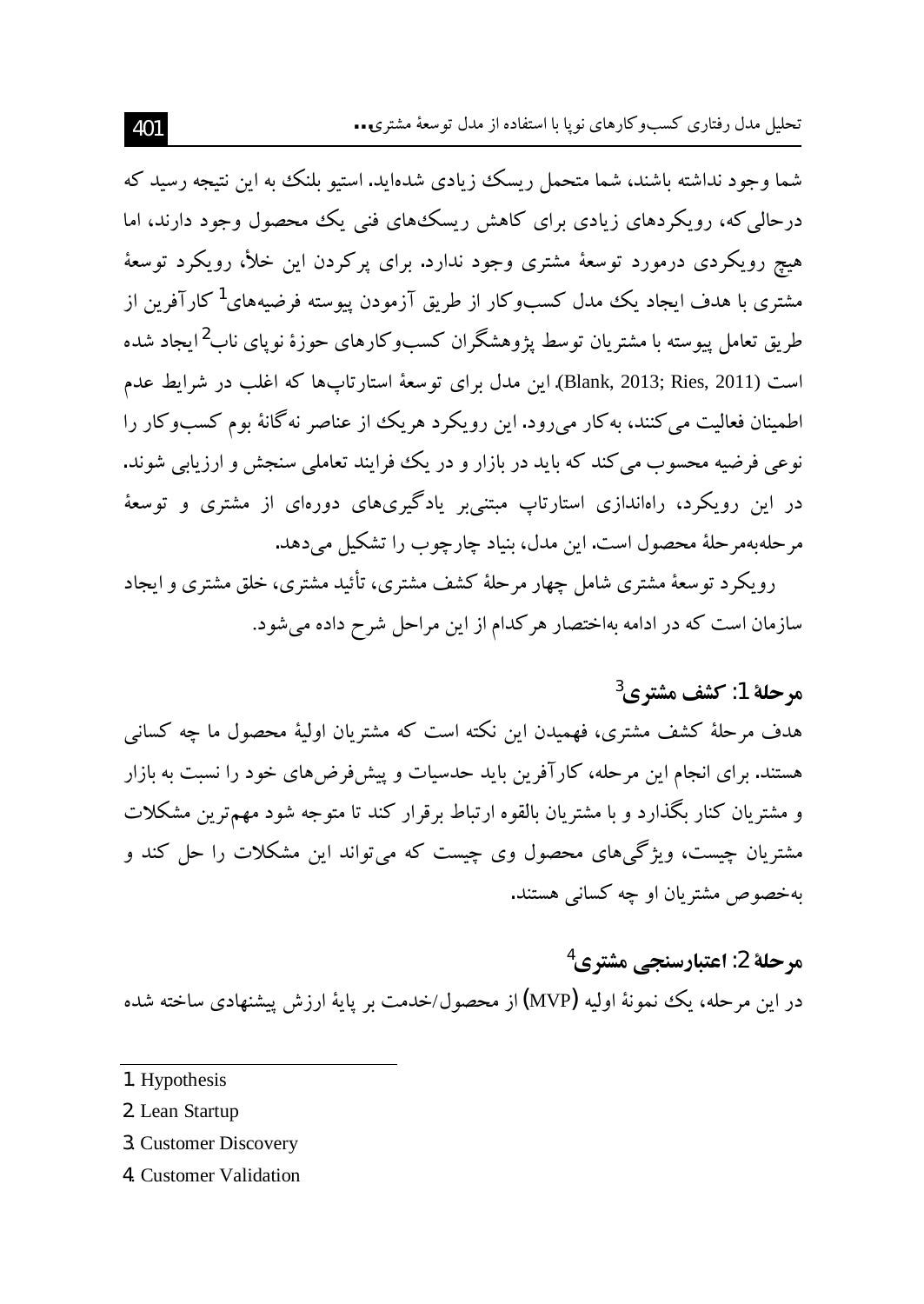و به مشتریان بالقوه داده می شود تا کارآفرین با گرفتن بازخورد از ایشان به نقاط قوت و ضعف ارزش پیشنهادی خود پی ببرد. اعتبارسنجی مشتری، این نکته را به کارآفرین ثابت خواهد کرد که به مشتر بان و بازاری دست پیدا کر ده است که بهصورت مثبت نسبت به محصول کسبوکار او، عکس العمل نشان می دهند.

مرحلة 3: خلق مشترى<sup>1</sup> هدف این مرحله، ایجاد تقاضا در مشتریان نهایی و هدایت آن تقاضا به سمت کانال فروش شرکت است. بعد از اینکه استارتاب به اولین مشتریان خود دست یافت، این مرحله، برای هدایت تلاش های بازاریابی برای حفظ و توسعهٔ مشتریان صورت می گیرد. در این مرحله، تست آلفا و ىتا روى محصول/خدمت انجام مى شود.

مرحلة 4: ايجاد شركت<sup>2</sup> ایجاد شرکت، مرحلهای است که شرکت از تیم توسعهٔ مشتری غیررسمی و مبتنی بر یادگیری به یک شرکت رسمی دارای فروش، بازاریابی و توسعهٔ کسبوکار تبدیل میشود. در این مرحله، ارزش پیشنهادی در قالب محصول/خدمت نهایی به بازار عرضه میشود.

يبشينة يژوهش اگرچه رویکرد توسعهٔ مشتری در دورههای آموزشی مراکز شتابدهنده و دیگر مراکز آموزشی در ایران به کار گرفته میشود، اما پژوهشهای علمی و تجربی در این مورد در داخل کشور صورت نگر فته است.

در رابطه با پژوهشهای خارجی نیز برای اولین بار، استیو بلنک در سال 2005، در کتاب خود به نام 4گام تا سعادت<sup>3</sup>، مدل توسعهٔ مشتری را معرفی و اقدام به تشریح هرکدام از مراحل

- 1. Customer Creation
- 2. Company Building
- 3. Four Steps to Epiphany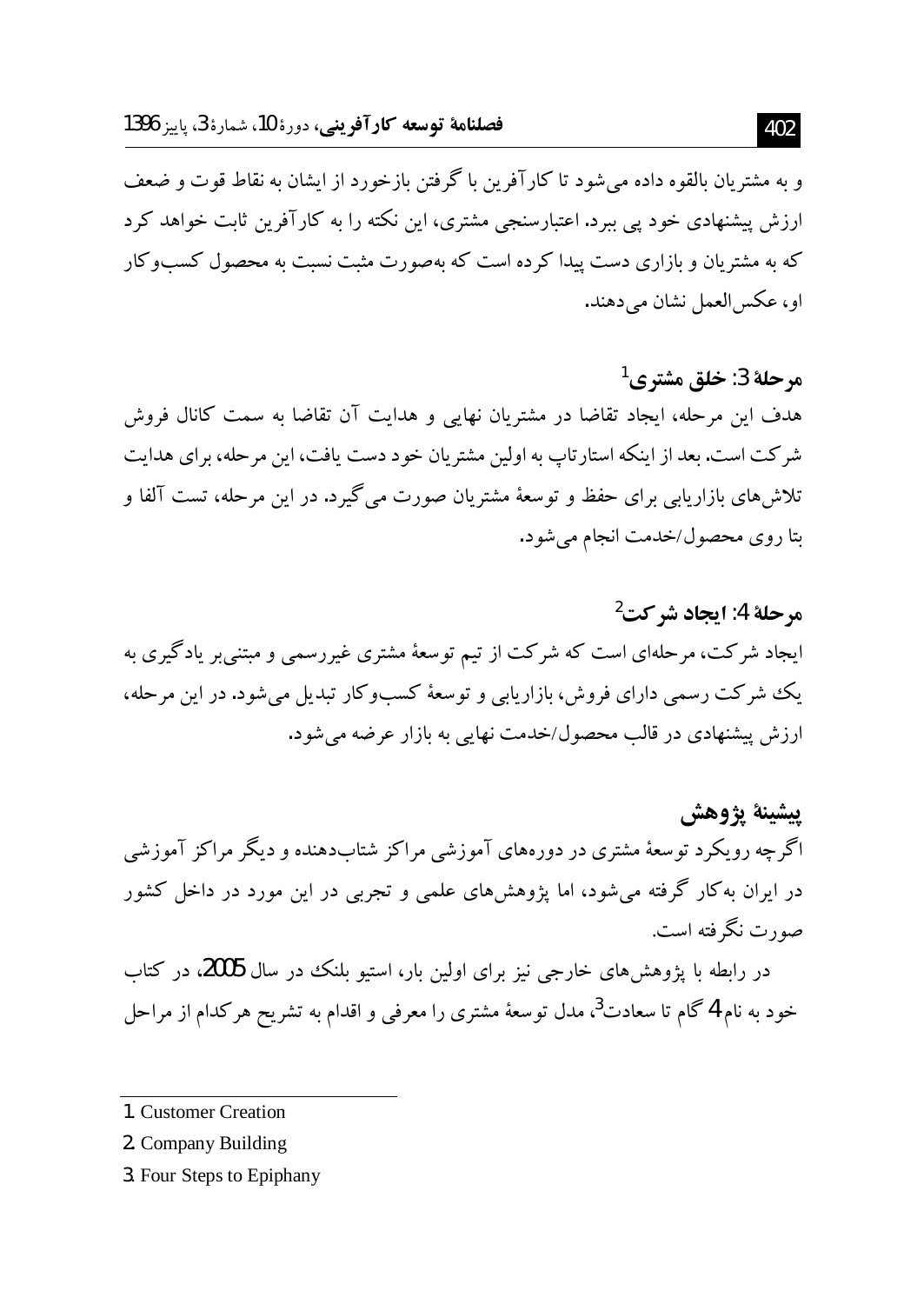تحلیل مدل رفتاری کسبوکارهای نویا با استفاده از مدل توسعهٔ مشتری...

فرایند آن کرد. اریک رایز<sup>1</sup> در سال **2011**، در کتاب خود با عنوان «نویای ناب: چگونه کار آفرینان امروزی از نوآوری پیوسته برای ایجاد کسبوکارهای موفق استفاده م*ی ک*نند؟» با تر كتب مدل توسعهٔ مشترى استبو بلنك، تفكر ناب و توسعهٔ محصول جایك، ایدهٔ نوپای ناب را مطرح می کند و این مدل را برای راهاندازی کسبوکارهای نوپا با کمترین میزان هدررفت منابع، نام مي بر د. سسيدز، ايسنمن و بلنك<sup>2</sup> (2012)، در مقالهاي با عنوان «كشف و اعتبارسنجي مشتری برای کار آفرینان»، با بررسی گامهای اول و دوم مدل توسعهٔ مشتری یعنی کشف مشتری و اعتبارسنجی مشتری، عنوان کردند که این دو مرحله، باید تکراری و بههم پیوسته باشند؛ بنابراین، کارآفرینان باید این مراحل را بهصورت یک فرایند پیوسته و نه یک بارمصرف ببینند. استيو بلنک<sup>3</sup> (2013)، در مقالهٔ خود با عنوان «چرا نوياي ناب همهچيز را تغيير مي دهد<sup>4</sup>؟»م وري بر تکنیکههای نوپای ناب کرده و عنوان می کند، ترکیب این تکنیکهها با دیگر روندهای راهاندازی کسبوکار، می تواند به ظهور اقتصاد کارآفرینی نوینی منجر شود. یورک و دانس<sup>5</sup> در سال 2014، در مقالهای با عنوان «توسعهٔ مشتری، نوآوری و سوگیریهای تصمیمگیری در کسبوکارهای ناب»، تحقیقات فعلی در زمینهٔ توسعهٔ محصول جدید، توسعهٔ مشتری و نویای ناب را بررسی کردهاند. سپس، با بررسی سوگیریهای تصمیم گیری کارآفرینان، تکنیکهایی برای کاهش خطای تصمیم گیری در مدل توسعهٔ مشتری ارائه می دهند. با توجه به بحثهای صورت گرفته، چارچوب نظری پژوهش به شکل ذیل است:

1. Eric Ries

- 2. Cespedes, Eisenmann, & Blank
- 3. Steve Blank
- 4. Why the Lean Start-Up Changes Everything?
- 5. York and Danes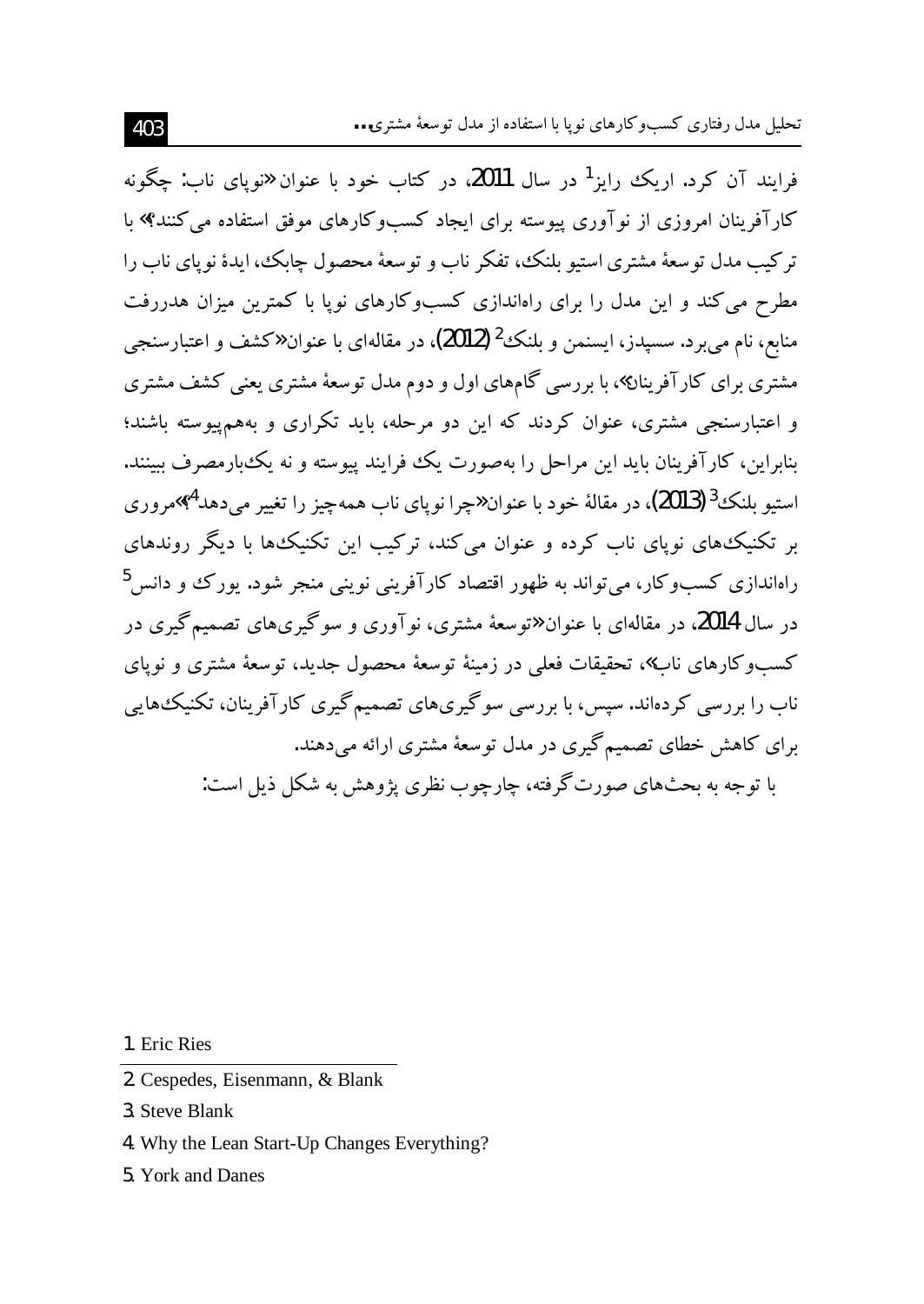

نمودار 1. چارچوب نظري پژوهش

روش شناسی رویکرد این پژوهش، کیفی است و از نظر هدف، تحقیقی کاربردی و از لحاظ روش گردآوری دادهها، مطالعهٔ موردی از نوع قالب<sub>ی</sub> یا مبتنی بر تمپلیت<sup>1</sup>است. در این نوع مطالعهٔ موردی که توسط آليسون<sup>2</sup> (1971) و لانگل<sub>ي</sub> <sup>3</sup> (1999) توسعه يافته است، يک مدل يا الگو به عنوان قالب يا تميليت درنظر گرفته می شود و تطابق رفتارهای نمونهها با آن قالب مقایسه می شود. این نوع روش، برای اولین بار در پژوهش کارآفرینی توسط فیشر <sup>4</sup> (2012) به کار گرفته شده است. در این روش ابتدا با مطالعهٔ ادبیات، رفتارهای پیشنهادی مدل بررسی می شود و سپس میزان تناسب رفتار نمونهها با رفتارهای بررسی شده براساس گردآوری دادهها (یهطورعمده از طریق مصاحبه) و کدبندی و تحلیل محتوا بررسی می شود (Fisher, 2012). جامعهٔ آماری این پژوهش، کسبوکارهای نوپای مستقر در شتابدهندههای شهر تهران بودهاند که از میان آنها 12 نمونه به روش نمونهگری قضاوتی هدفمند انتخاب شدهاند و با مدیران آنها مصاحبههای عمیق صورت گرفته است. معیار انتخاب نمونهها، کسبوکارهای نوپایی بودهاند که در سه سال اخیر فرایند توسعهٔ ایده و شکل گیری کسبوکار را طی کردهاند. برای افزایش روایی دادهها، نمونهگیریها براساس دیدگاه پین<sup>5</sup> (2013)، هم براساس منطق تکرار یا نمونه گیری مثبت (دارای جریان درآمدی مثبت در حداقل سه ماه متوالی اخیر) و هم براساس منطق نظری یا نمونه گیری منفی (کسبوکارهایی که با وجود تلاش به مدل کسبوکار سودآور نرسیدهاند) بوده است. درمورد نمونههای منفی،

- 2. Allison
- 3. Langley
- 4. Fisher
- 5. Yin

<sup>1.</sup> Template Research Design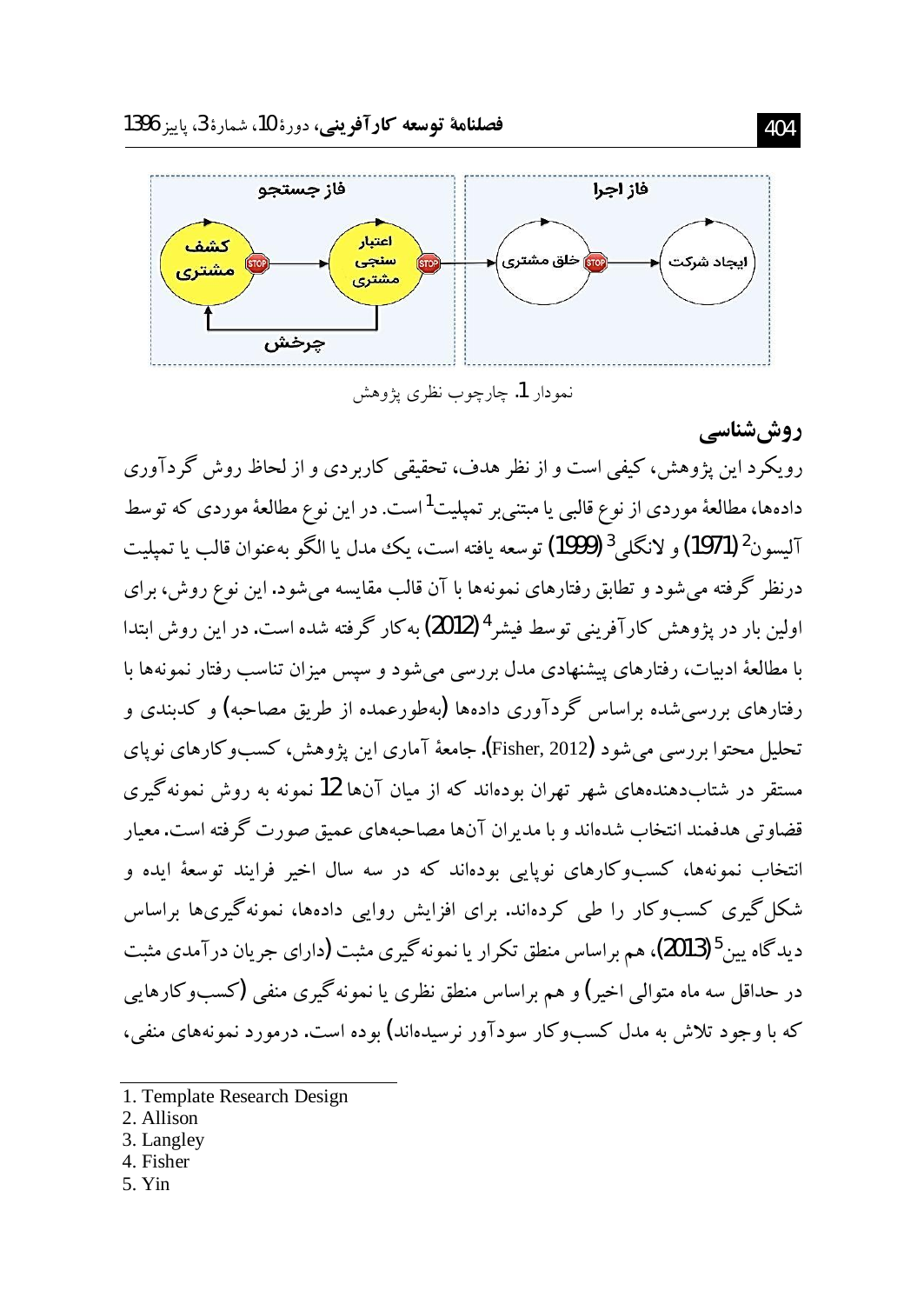تحلیل مدل رفتاری کسبوکارهای نوپا با استفاده از مدل توسعهٔ مشتری…

این کسبوکارها به گونهای انتخاب شدهاند که حداقل 2 سال از شروع پیگیری ایده برای رسیدن به مدل کسبوکار و راهاندازی گذشته است. 12 نمونه از کسبوکارهای نویا انتخاب شده است که اطلاعات آنها در جدول 1 آورده شده است که تعداد 6 نمونه بهعنوان نمونهٔ مثبت و 6 نمونه به عنوان نمونهٔ منفی انتخاب شدهاند. مبنای انتخاب 6 نمونه در هر گروه، مقالاتی هستند که از رویکرد مبتنی بر تمیلیت استفاده کردهاند (Fisher, 2012) و نیز رسیدن به نقطهٔ اشباع نظری پس از بررسی این موارد بوده است (Yin, 2013). بهمنظور تحلیل دادهها نیز از کدگذاری باز و محوری استفاده شده است.

| وضعيت   | محصول/خدمت اصلي       | سال | زمينة فعاليت                    | کد              |
|---------|-----------------------|-----|---------------------------------|-----------------|
| شر کت   |                       |     |                                 | شر کت           |
| ناموفق  | Skillema.ir           | 93  | شبكة اجتماعي<br>متخصصان         | S <sub>1</sub>  |
| ناموفق  | كيت تبليغاتي وايرلس   | 93  | سیستم تبلیغات مکان <sub>ی</sub> | S <sub>2</sub>  |
| موفق    | Akodent.Ir            | 92  | تجهيزات دندانپزشكي              | S <sub>3</sub>  |
| ناموفق  | Kooyestan.ir          | 93  | تبليغات دانشجويي                | S4              |
| نامو فق | Cartonia.ir           | 93  | فروش كاريكاتور أنلاين           | S <sub>5</sub>  |
| موفق    | خدمات مهندسي فاضلاب   | 92  | سيستم تصفيهٔ فاضلاب             | S6              |
| نامو فق | Senabsh.com           | 93  | موتور جستوجوي<br>املاک          | S7              |
| موفق    | Inknowtex.ir          | 91  | نرمافزار مديريت دانش            | S8              |
| مو فق   | اپليكيشن موبايل خوانا | 93  | تبدیل اسناد اداری به<br>متن     | S <sub>9</sub>  |
| نامو فق | Anaram.ir             | 93  | موتور جستوجوي<br>محصولات        | S <sub>10</sub> |
| موفق    | اپليكيشن موبايل بوكات | 92  | آموزش زبان انگلیسی              | S <sub>11</sub> |
| موفق    | انيميشن دوبعدى        | 91  | ساخت انيميشن                    | S <sub>12</sub> |

جدول 1. معرفي نمونههاي مورد بررسي

**پایایی و روایی**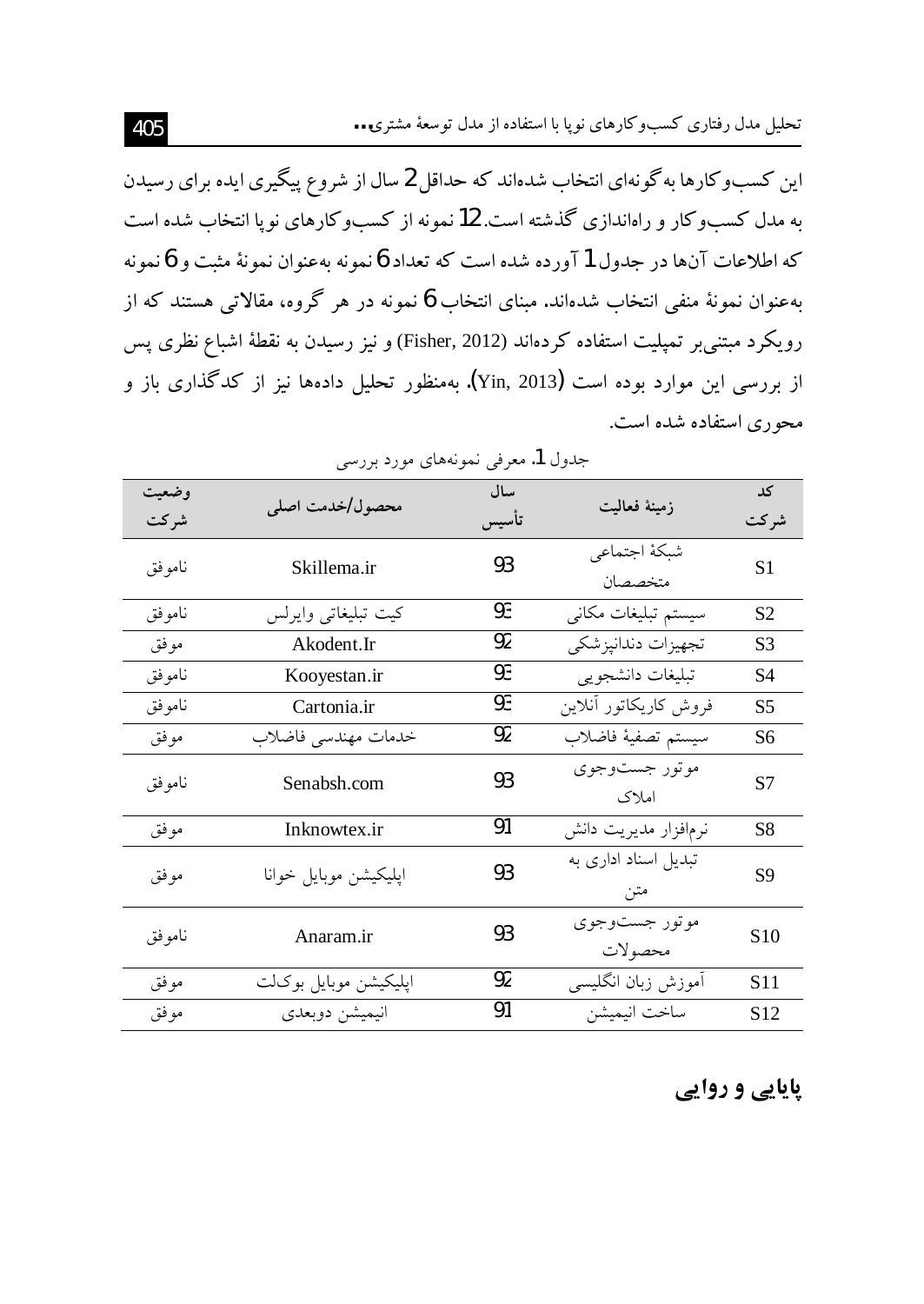برای افزایش پایایی و روایی این پژوهش اقداماتی به این شرح صورت گرفت. پایایی<sup>1</sup> در پژوهش کیفی، اشاره به امکان انجام پژوهش توسط محقق مستقل دیگر و رسیدن به نتایج مشابه از همان داده دارد. بدین منظور، براساس توصیههای ارائهشده توسط محققان کیفی (Yin, 2013)، اول همهٔ فرایندهای این یژوهش از تهیهٔ پروتکل مصاحبه تا کدگذاری بهتفصیل مستندسازی شده است که سایر محققان فرایند رسیدن از دادهها به نتایج را مانند یک حسابرس دنبال کنند. همچنین، با استفاده از چند نفر در کدبندی و چک کردن دادهها با مشارکت کنندگان، پایایی يژوهش را افزايش دادهايم.

اعتبار درونی<sup>2</sup> پژوهش اشاره به این دارد که تا چه حد نتایج و تفسیرها درست و براساس واقعیت است و به حدسیات ذهنی محقق ارتباطی ندارد. برای افزایش اعتبار درونی یژوهش، استفاده از چند محقق، چک کردن با همکاران، برگشت به مشارکت کنندگان و استفاده از چند مورد مطالعهای یا کیس عوض یک مورد که هرکدام بهعنوان یک آزمایش محسوب می شوند، توصیه شده که در این پژوهش استفاده شده است. برای افزایش اعتبار بیرونی<sup>3</sup> مهمترین راهبر د استفاده از چند مورد مطالعه برای رسیدن به اشباع نظری است (Yin, 2013)که در این یژوهش 12 مورد، تحت بررسی و مصاحبه قرار گرفتند و دادههای بهدستآمده در قالب مقایسهٔ جداگانه و مقايسه بين نمونهاي تحليل شدند.

#### بافتهها

پس از بررسی ادبیات، 6 اصل اساسی مدل توسعهٔ مشتری احصا شد که شامل تمرکز بر مشکل قبل از راهحل، تمایل به آزمونوخطا، شروع با مقیاس پایین، انعطاف پذیری یا تغییر مسیر <sup>4</sup>، توسعهٔ محصول همزمان با توسعهٔ مشتری، پایین نگهداشتن هزینهها یا قابلتحمل کردن شکست<sup>5</sup> می باشند. مطابق روش مبتني بر تميليت (Fisher, 2012)، نمونهها براساس اين ابعاد مقايسه مي شوند كه با علامت (V) یا (×) سازگاری یا ناسازگاری آنها با مدل توسعهٔ مشتری نشان داده میشود.

- 2. internal validity
- 3. external validity
- 4. Pivot
- 5. Affrodable loss

<sup>1.</sup> reliability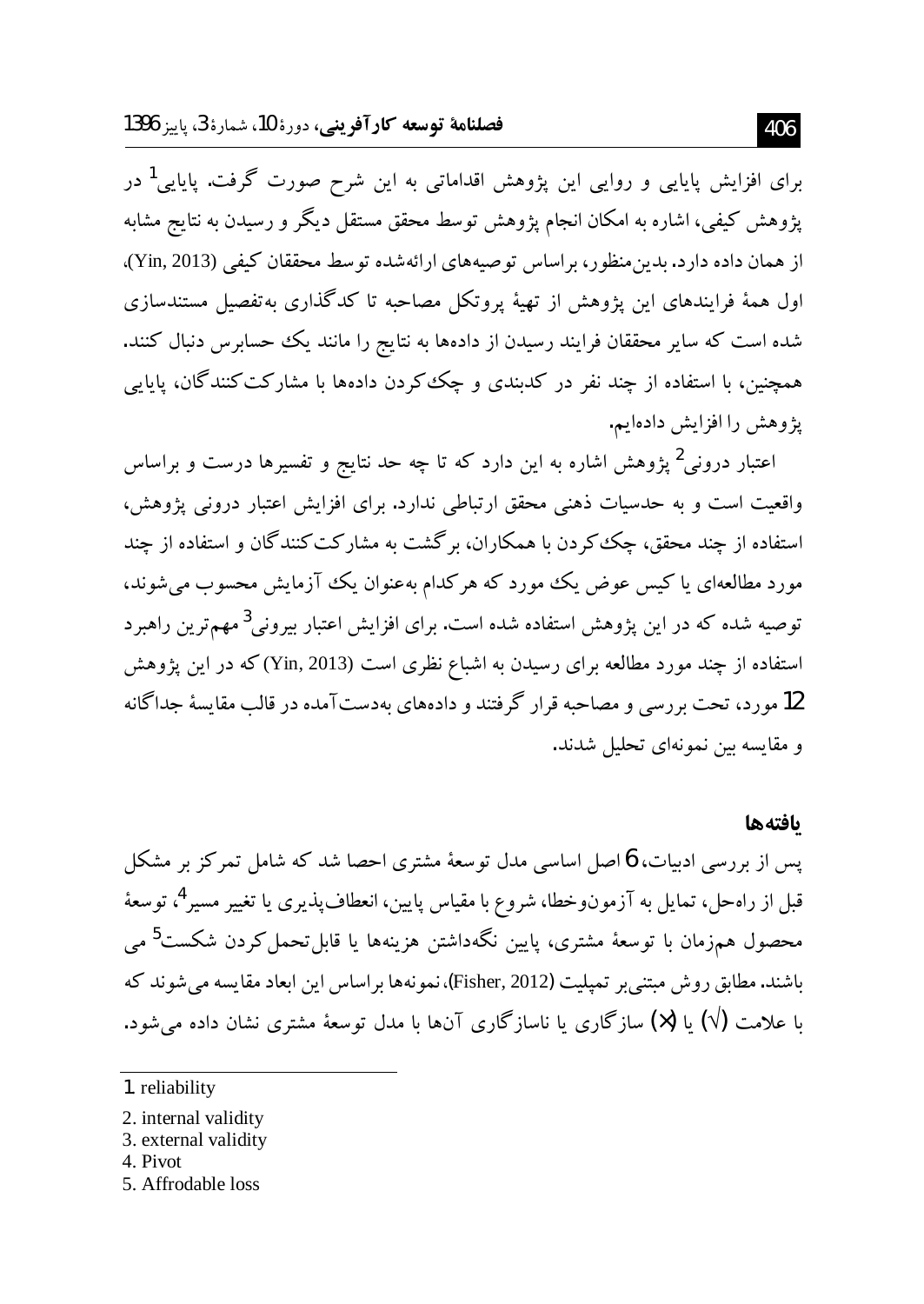جدول 2 مقايسهٔ بين نمونهای<sup>1</sup>را نشان میدهد.

| جدول 2. مقايسة بين نمونهاي |  |  |
|----------------------------|--|--|
|----------------------------|--|--|

| مصادیق کلامی           |                      |  | کد شرکتهای مورد بررسی             |  |  |  |  |                |
|------------------------|----------------------|--|-----------------------------------|--|--|--|--|----------------|
| يک نمونۂ مصداق         | يک نمونهٔ مصداق      |  | <u>S S S S S S S S S S S S S </u> |  |  |  |  | بعد            |
| کلامی منفی             | کلامی مثبت           |  |                                   |  |  |  |  |                |
| براساس ديدن كليب هاى   | قبل از هر فعالیتی با |  |                                   |  |  |  |  |                |
| نمونههای آمریکایی این  | مشتريان مصاحبة       |  |                                   |  |  |  |  | تمرکز بر مشکل  |
| محصول به فكر           | عميق كرديم أيا اصلأ  |  |                                   |  |  |  |  |                |
| الگوبرداري افتاديم.    | أنها به محصولات ما   |  |                                   |  |  |  |  | قبل از راهحل   |
|                        | نیاز دارند.          |  |                                   |  |  |  |  |                |
| در مرحلهٔ توسعهٔ سایت  | فرصت ايجاد           |  |                                   |  |  |  |  |                |
| طبق بينش خودمان جلو    | تغييرات زياد         |  |                                   |  |  |  |  | تمايل به       |
| رفتيم، اما بعداً       | نداشتيم؛ زيرا        |  | 5.5585                            |  |  |  |  | أزمونوخطا      |
| بازخوردهای مشتریان را  | محصول فيزيكي بود     |  |                                   |  |  |  |  |                |
| در أن اعمال كرديم.     | و تغییرات زمان بر.   |  |                                   |  |  |  |  |                |
| مشتريان نسخة اوليه     | اول از ایجاد یک      |  |                                   |  |  |  |  |                |
| سايتم را نديدند؛ زيرا  | كتابچة فيزيكي        |  |                                   |  |  |  |  |                |
| احساس مىكردم ناقص      | شروع كرديم و پس      |  |                                   |  |  |  |  | شروع با مقياس  |
| بودن سایت، به برند     | از اینکه دیدیم       |  | $\lambda$ x $\lambda$             |  |  |  |  | پايين          |
| سايت لطمه مىزند.       | بازخوردها خوب        |  |                                   |  |  |  |  |                |
|                        | هست، ادامه دادیم.    |  |                                   |  |  |  |  |                |
| اعمال نظر مشتريان منوط | ابتدای کار مدل       |  |                                   |  |  |  |  |                |
| به داشتن سرمایه بود که | درآمدي ما B2C        |  |                                   |  |  |  |  |                |
| در اختیار نداشتم و     | بود، اما با توجه به  |  |                                   |  |  |  |  | انعطافپذیری یا |
| نتوانستم نظرشان را     | بازخوردها به مدل     |  |                                   |  |  |  |  | تغيير مسير     |
| اعمال کنم.             | B2B رسيديم.          |  |                                   |  |  |  |  |                |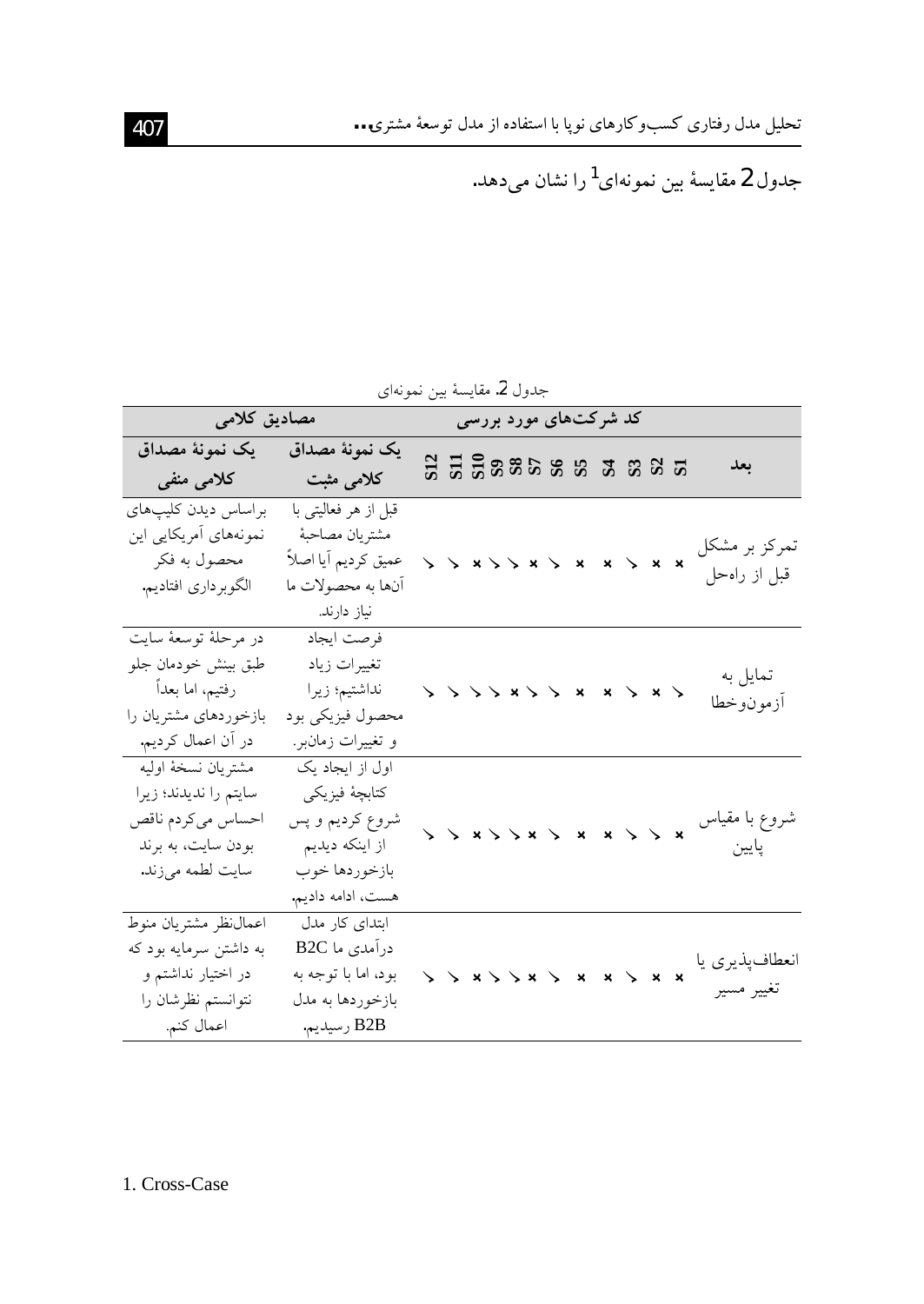فصلنامة توسعه كارآفويني، دورة 10، شمارة 3، يايز 1396

| شریکم اول سایت را ایجاد<br>کرده بود و پس از آن<br>پیشنهاد همکاری به من<br>داد.                  | قبل از ارائهٔ نسخهٔ<br>نهایی، 4 مرتبه<br>اپليكيشن را اصلاح<br>كرديم و مجدداً نظر<br>مشتریان را درمورد أن<br>جويا شديم.                                   |  |  | $\searrow$ x | توسعة محصول<br>همزمان با<br>توسعهٔ مشتری |
|-------------------------------------------------------------------------------------------------|----------------------------------------------------------------------------------------------------------------------------------------------------------|--|--|--------------|------------------------------------------|
| به این ایده ایمان داشته و<br>داریم برای همین، هر<br>چیزی در اختیار داشتیم<br>صرف اين كار كرديم. | تمامی اعضای تیم از<br>دوستان بودند. سرماية<br>شخصي خودمان را<br>﴿ استفاده كرديم و حتى براي<br>ساخت محصول اوليه هم<br>از مواد ارزانقیمت استفاده<br>كرديم. |  |  |              | پايين نگەداشتن<br>هزينهها                |
|                                                                                                 | در ادامه رفتار نمونهها براساس هریک از ابعاد احصاشده تحلیل میشود.                                                                                         |  |  |              |                                          |

• تمركز بر مشكل قبل از راهجل بعد اول پژوهش حاضر با نام «تمرکز بر مشکل قبل از راهحل» که دلالت بر گام اول مدل توسعهٔ مشتری یعنی «کشف مشتری» دارد، فرایندی است که ابتدای آن شناخت مشتریان، آشناشدن ما نیازها و مشکلات آنان، سپس پیداکردن راهجل، ارزیابی راهجل و رسیدن به محصولی است که متناسب با نیاز بازار طراحی شده است. درنهایت، ایجاد بازار و بناساختن سازمان براساس رشد بازار است. هدف از این مرحله، کسب اطمینان از جدی و دن مشکل مشتریان و همچنین، تطابق ابدهٔ کار آفرین با مشکل مشتریان است.

در پژوهش حاضر نیز میان نمونههای موفق بررسی شده، رفتاری مشابه و مطابق با مدل توسعهٔ مشتری مشاهده میشود، بهطوری که نمونههای موفق (3، 6، 8، 9، 11، 12) همگی این بعد را رعایت کردهاند. از سوی دیگر، هیچ یک از کسبوکارهای شکستخورده این بعد را اجرا نکردهاند. همچنین، صاحبان کسبوکارهای (شمارهٔ 1و 2) با وجود رعایتنکردن این بعد از مدل توسعهٔ مشتری، هنوز کسبوکار خود را شکستخورده فرض نمی کردند، اما با توجه به عدم پیشرفت فرایند راهاندازی کسبوکارشان و اتمام منابع مالی، میتوان گفت که این کسبو کارها نیز شکستخورده محسوب مے شوند.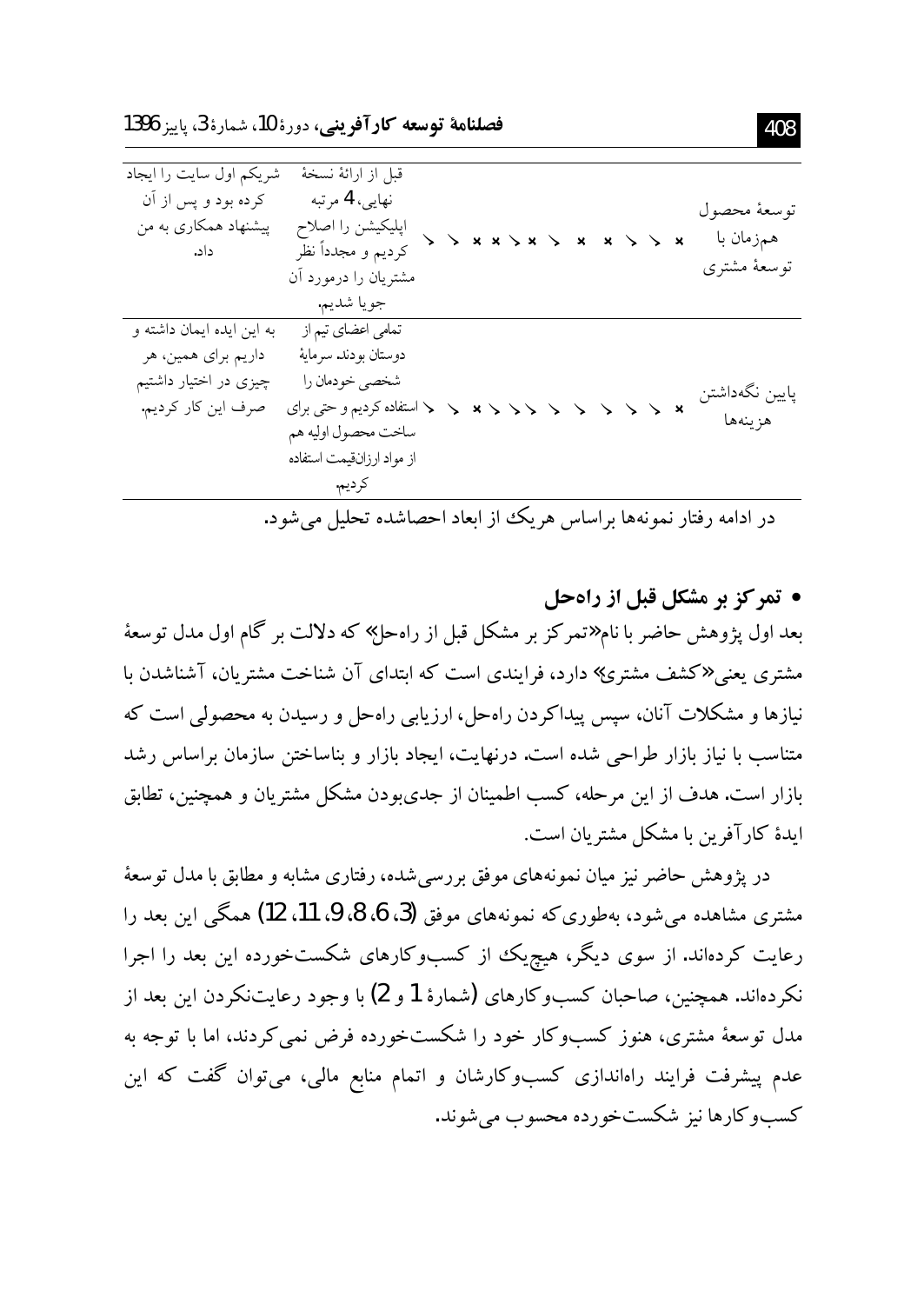### • تمايل به آزمونوخطا

بعد دوم اين يژوهش يعني «تمايل به آزمو نوخطا» كه مي توان آن را يك رو يكرد كلي در تمامي مراحل مدل توسعهٔ مشتری نامید، به تمایل کارآفرین برای یادگیری از شکستهای سریع و به چالش کشیدن پیش فرض های خود اشاره دارد.

در یژوهش حاضر نیز میان بیشتر نمونههای موفق بررسی شده، رفتاری مشابه و مطابق با مدل توسعهٔ مشتری مشاهده می شود، بهطوری که 5 نمونه از 6 نمونهٔ موفق یعنی نمونههای (3، 6، 9، 11، 12) همگی این بعد را رعایت کردهاند و تنها نمونهٔ 8 با وجود موفقیت این بعد را رعایت نکرده است. به گفتهٔ مدیر بازاریابی این کسبوکار، با توجه به تجربیات زیاد اعضای این کسبوکار در صنعت، نیازی به آزمونوخطا نداشتند و بهدرستی از حقایق بازار اطلاع داشتند. از سوی دیگر، 3 نمونه از 6 نمونهٔ شکستخورده یعنی نمونههای (2، 4، 5)، این بعد را اجرا نکر دهاند. همچنین، نمونههای (1، 7، 10) با وجود اینکه شکستخوردهاند، اما این بعد را رعایت کردهاند. شاید بتوان علت وجود تناقض در 3 نمونهٔ ذکرشده را در نحوهٔ بهکارگیری این اصل دانست؛ چراكه هر 3 نمونه، بُعد «تمايل به آزمون٥خطا» را يس از اينكه محصول اوليهٔ خود را ساخته بودند، اجرا کردهاند و پیش از ارائهٔ محصول اولیه، از آن استفاده نکردهاند.

• شروع با مقياس پايين

بعد سوم این پژوهش یعنی «شروع با مقیاس پایین» نیز بیشتر در مراحل اول و دوم مدل توسعهٔ مشتری دیده می شود. شروع با مقیاس پایین به این معناست که یک استارتاپ با توجه به اینکه در یک محیط عدم قطعیت فعالیت می کند، باید نسبت به مصرف منابع خود بسیار بااحتیاط عمل کند و توسعهٔ محصول را از مقیاس پایین و با ویژگیهایی که فقط نیازهای اساسی مشتری را رفع می کنند، شروع کند.

در پژوهش حاضر نیز میان بیشتر نمونههای موفق بررسی شده، رفتاری مشابه و مطابق با مدل توسعهٔ مشتري مشاهده مي شود، بهطوري كه نمونِههاي موفق (3، 6، 8، 9، 11، 12) همگي اين بعد را رعايت کر دهاند. از سوی دیگر ، نمونههای 7، 10، 4، 1 و 5 که شکست خو ر دهاند، این بعد را اجرا نکر دهاند و تنها نمونهٔ شکستخوردهای که این بعد را رعایت کرده است، نمونهٔ 2است. بدین ترتیب، مشاهده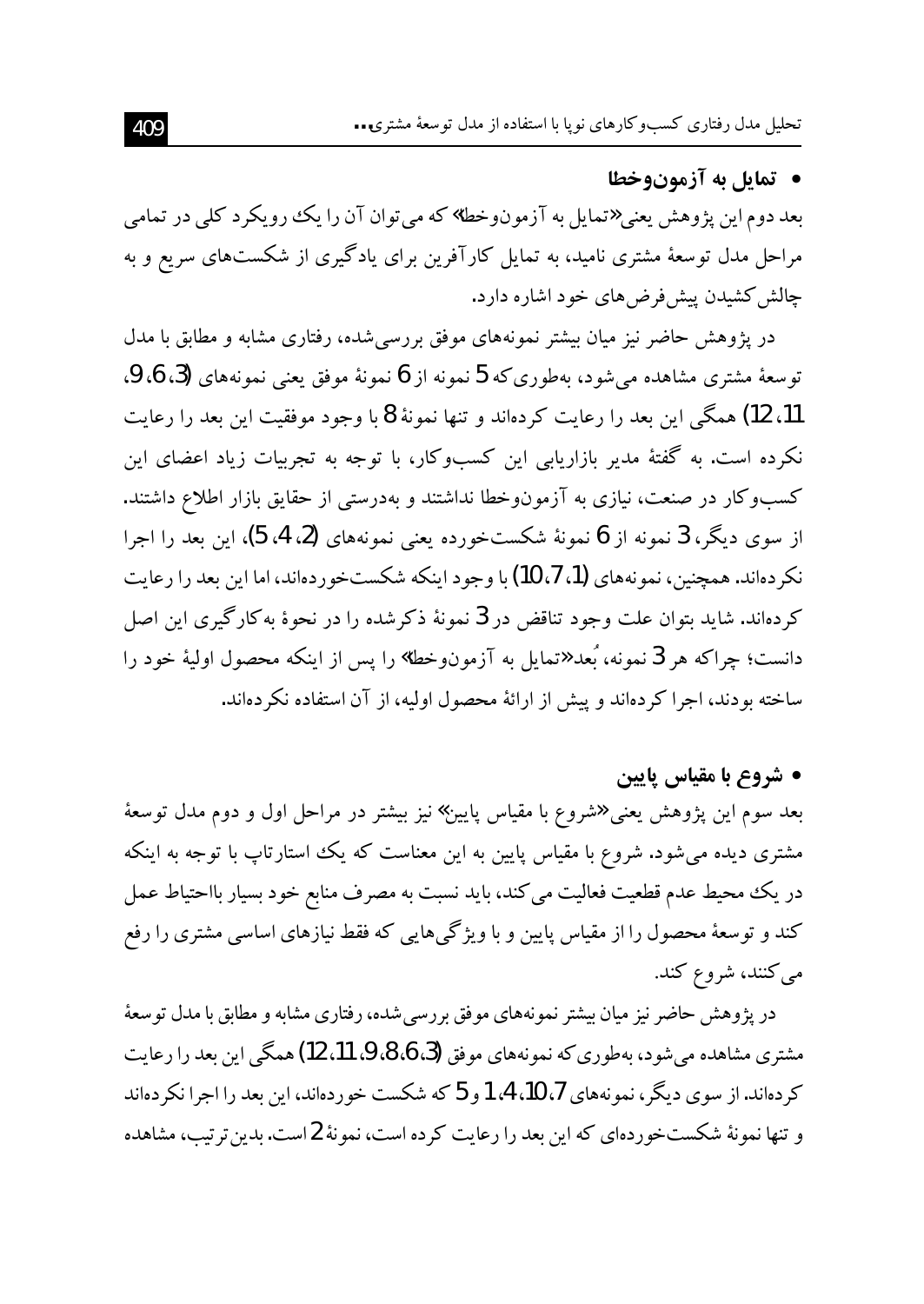میشود که شروع با مقیاس پایین در همهٔ نمونههای موفق مورد بررسی اجرا شده است.

#### • انعطاف بذبري

بعد چهارم این پژوهش یعنی «انعطافپذیری» دلالت بر گام دوم مدل توسعهٔ مشتری یعنی اعتبارسنجی مشتری دارد. زمانی که کارآفرین، محصول خود را به خریداران اولیه عرضه کرد، با گرفتن بازخورد از آنان ممکن است فرضیاتی که کارآفرین در ذهن داشته است غلط باشند؛ بنابراین، در این مرحله به چرخش یا Pivot درمورد آن فرضیهها نیاز است. بدین صورت، که كارآفرين فرضيهٔ خود را اصلاح كرده و دوباره از مراحل اول مدل توسعهٔ مشترى اقدام به نظرخواهي درمورد فرضيهٔ اصلاح شده و ارائهٔ کمینهٔ محصول امکان پذیر<sup>1</sup> اصلاح شده، می کند. در یژوهش حاضر نیز میان بیشتر نمونههای موفق بررسی شده، رفتاری مشابه و مطابق با مدل

توسعهٔ مشتری مشاهده میشود، بهطوری که نمونههای موفق (3، 6، 8، 9، 11، 12) همگم این بعد را رعایت کردهاند. از سوی دیگر، هیچ یک از نمونههای شکستخورده یعنی نمونههای (1، 2، 4، 5، 7، 10)، این بعد را رعایت نکردهاند. بدین ترتیب، مشاهده می شود که انعطاف پذیری یک اصل کلیدی در کسبوکارهای موفق است.

• توسعة محصول همزمان با توسعة مشتري

بعد پنجم این پژوهش یعنی «توسعهٔ محصول همزمان با توسعهٔ مشتری»، نیز بیشتر در مراحل اول و دوم مدل توسعهٔ مشتری دیده میشود. این بعد بدین.معناست، که یک استارتاپ با توجه به اینکه در یک محیط عدم قطعیت فعالیت می کند، باید قدمبهقدم و برمبنای حقایق بازار پا پیش گذارد و هیچ فرضیهای را قبل از اینکه آن را طریق مشتریان نیازموده است در مدل کسبوکار خود اعمال نکند.

در پژوهش حاضر نیز میان بیشتر نمونههای موفق بررسی شده، رفتاری مشابه و مطابق با مدل توسعهٔ مشتری مشاهده می شود، بهطوری که 5 نمونه از 6 نمونهٔ موفق یعنی نمونههای (3، 6، 8، 11، 12) همگی این بعد را رعایت کردهاند و تنها نمونهٔ موفقی که این بعد را رعایت نکرده،

#### 410

<sup>1.</sup> Minimum Viable Product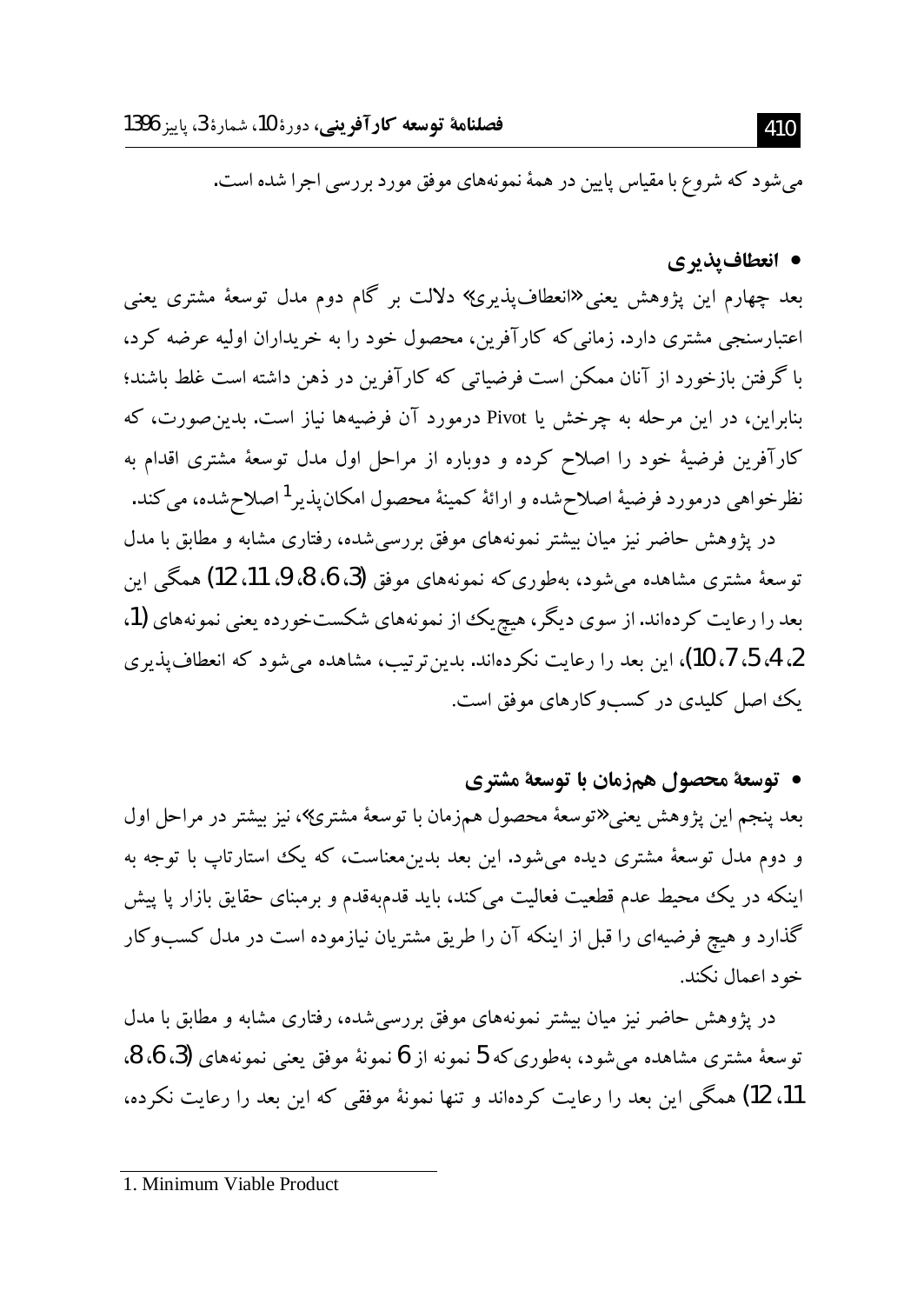تحلیل مدل رفتاری کسبوکارهای نوپا با استفاده از مدل توسعهٔ مشتری...

نمونهٔ 9است.از سوی دیگر، 5نمونه از 6نمونهٔ شکستخورده یعنی نمونههای 1، 4، 5، 7 و 10 که شکست خو ردهاند، این بعد را اجرا نکر دهاند. در میان نمو نههای شکستخو رده، تنها نمو نهای كه اين بعد را رعايت كرده، نمونهٔ شمارهٔ 2است.

## • يايين نگهداشتن هزينهها يا زيان قابل تحمل

بعد ششم این پژوهش یعنی «پایین نگهداشتن هزینهها»، نیز در تمام مراحل مدل توسعهٔ مشتری به خصوص مراحل 1 و 2 استفاده میشود. اصل پایین نگهداشتن هزینهها یا زیان قابل قبول بدین معناست، که برخلاف مدل&ای سنتی و خطی راهاندازی کسبوکار که برمبنای سود مورد انتظار، اقدام به راهاندازی کسبوکار صورت میگرفت، مدلهای جدید راهاندازی کسبوکار نوپا، به کارآفرین پیشنهاد میکنند بهجای اینکه بهدنبال سود مورد انتظار از طریق پیگیری و بهرهبرداری از یک فرصت باشد، به این موضوع فکر کند که برای راهاندازی یک کسبوکار تا چه میزان تحمل از دستدادن منابع شخصی خود را دارد.

در پژوهش حاضر، تمامی نمونههای موفق یعنی نمونههای 3، 6، 8، 9، 11 و 12 این اصل را رعايت كردهاند. از ميان نمونههاي شكستخورده نيز همهٔ نمونهها، بهجز نمونهٔ شمارهٔ 1و 10 این اصل را رعایت کردهاند. از 12 نمونهٔ بررسی شده، فقط 2 نمونه این اصل را رعایت نکردهاند که نشان میدهد با توجه به عدم قطعیت موجود در راهاندازی یک استارتاب، حتی بیشتر نمونههای شکستخورده نیز در ابتدای کار تمایلی به ریسک و صرف هزینه ندارند.

## **بحث و نتیجه گیری**

هدف از انجام پژوهش حاضر، بررسی میزان تطابق فرایند راهاندازی کسبوکارهای نویای مستقر در شتابدهندههای شهر تهران با ابعاد مدل توسعهٔ مشتری است. این مدل دارای 4 گام کشف مشتری، اعتبارسنجی مشتری، خلق مشتری و ایجاد شرکت است که بر پایهٔ آن 6اصل /بعد رفتاری تمرکز بر مشکل قبل از راهحل، تمایل به آزمونوخطا، شروع با مقیاس پایین، انعطافپذیری، توسعهٔ محصول همزمان با توسعهٔ مشتری و پایین نگهداشتن هزینهها قابل۱حصا است. در این یژوهش، 12 کسبوکار نویا در دو گروه موفق و ناموفق یا نمونهگیری مثبت و منفی، مورد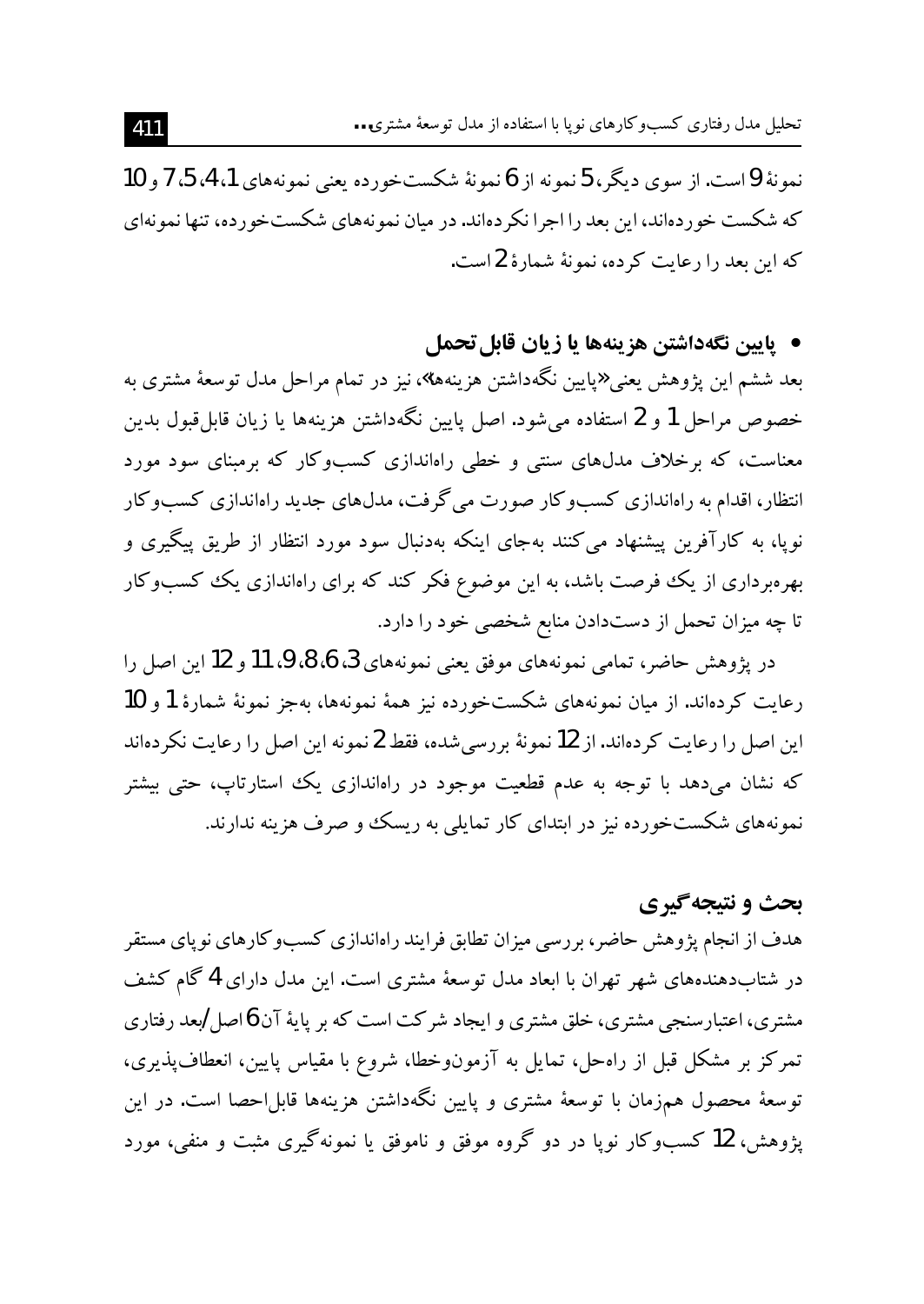مطالعهٔ عمیق کیفی با استفاده از رویکرد مبتنی بر تمیلیت قرار گرفتند.

درحالي كه يژوهش هاي پيشين، نقش عوامل محيطي (الياسي و بادلي، 1394)، روش هاي يادگيري (الياسي، ايبلي و مثنوي، 1392) و سرمايهٔ اجتماعي و تأمين مالي غيررسمي (اميني نژاد، قلي يو ر و اسلامي بيدگلي، 1389) در كسبوكارهاي نويا را بررسي كردهاند اما از سوي ديگر، موارد رفتاری را کمتر مورد توجه خود قرار دادهاند. نتایج این یژوهش نشان میدهد که هر 6 اصل رفتاری احصاشده در رفتار کسبوکارهای نوپای موفق، غالب بوده است. برخی از این ابعاد رفتاری، در مدل توسعهٔ مشتری منحصربهفرد است و در دیگر مدل۵ای رفتاری تعاملی مانند اثر سازی (Sarasvathy, 2001) وجود ندارند. برای نمونه، تمرکز بر مشکل قبل از راهحل نشان می دهد که کسبوکارها قبل از اینکه بخواهند راهحلی را ایجاد کنند، باید از وجود مشکل با نباز كليدي در گروهي از مشتريان، اطمينان پيدا كنند. اين منعكس كنندهٔ گفتهٔ بلنك (2013) است که دلیل شکست بسیاری از استارتاپها، ناتوانی در توسعهٔ محصول نیست، بلکه عدم وجود مشتری بر ای محصولات آنها است. تو سعهٔ همزمان محصول و مشتریان و داشتن باشگاه مشتریان اولیه و گرفتن بازخورد مستمر از آنها نیز، از دیگر ابعاد رفتاری خاص مدل توسعهٔ مشتری است. نتایج نشان میدهد شرکتهایی که این ابعاد رفتاری را دنبال کردهاند، احتمال موفقیت بیشتری دارند.این ابعاد بهدلیل وجود یژوهش های تجربی اندک در رابطه با مدل توسعهٔ مشتری، یافتههای جدید این پژوهش است که در ادبیات کارآفرینی و الگوهای رفتاری موجود کمتر به آن توجه شده است و نتايج اين پژوهش، تأييدكنندهٔ پيشنهادهاى بلنک (2013) و ديگر محققان حوزهٔ نو یای ناب است.

سایر ابعاد رفتاری مانند تمرکز بر قابل زیانکردن شکست، انعطاف پذیری و شروع با مقیاس کوچک بهطور غیرمستقیم در مدلهای رفتاری دیگر مانند مدل اثرسازی وجود دارد. نتایج در این زمینه نیز نشان میدهد که استارتاپها لازم است که هزینههای خود را پایین نگه دارند و با مقیاس کم شروع کنند. این نتایج به گونهای تأییدکنندهٔ نتایج پژوهش فیشر (2012) است که با تمرکز بر الگوی اثرسازی، رفتار کسبوکارهای نوپا را مطالعه کرد. همچنین، نتایج تحقیق پیشنهادهای ساراسواتی **(2001؛ 2009)** را حمایت می کند که کسبوکارهای نویا می توانند از طريق انعطاف پذيري و تغيير جهت براساس اقتضائات محيطي، عدمقطعيت را كنترل كنند. نتايج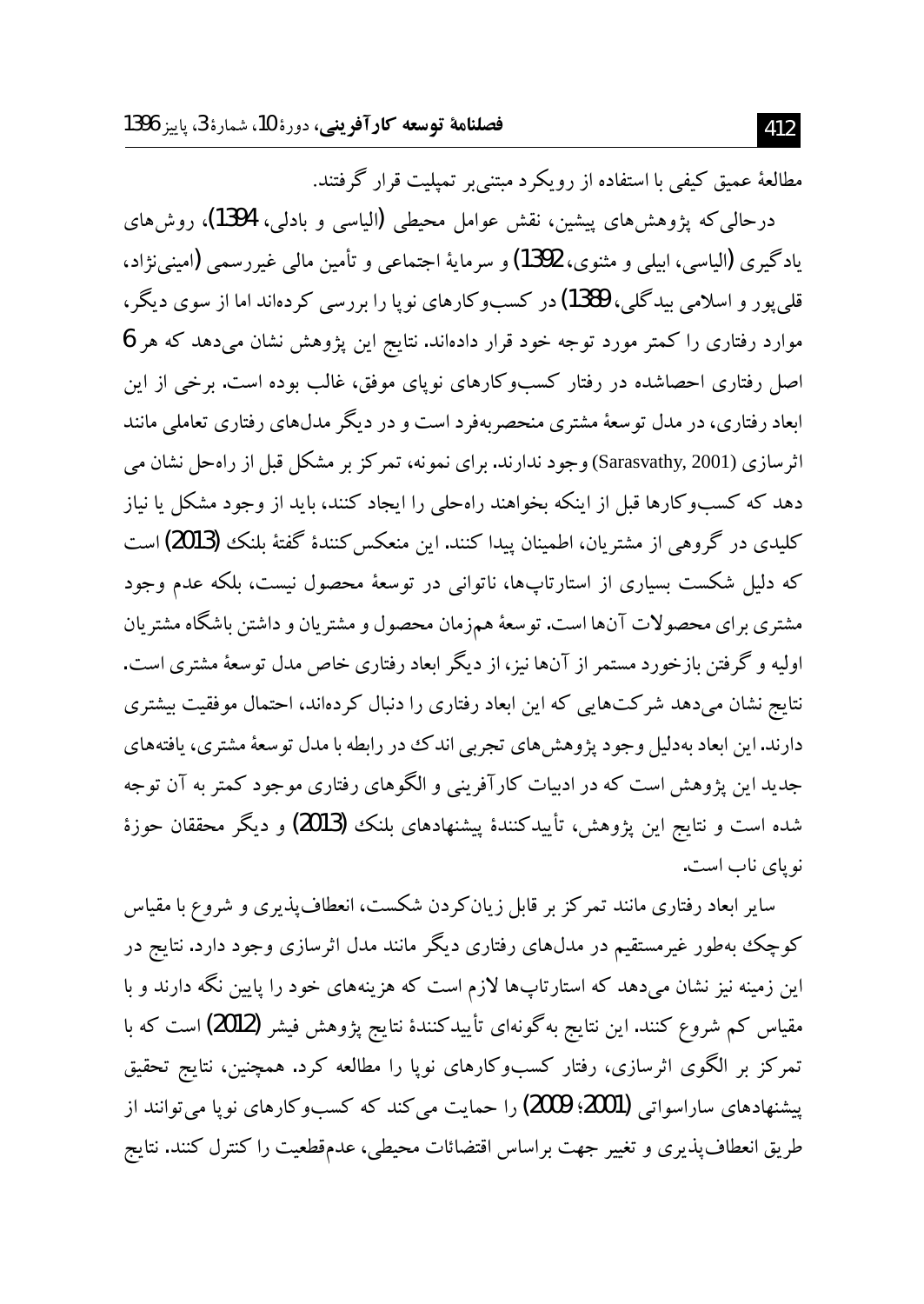این پژوهش همچنین، بینشهای ارزشمندی برای کارآفرینان بالقوه و صاحبان کسبوکار ارائه می کند. دنبال کردن اصول شش گانهٔ توسعهٔ مشتری، احتمال موفقیت کسبوکارهای نویا را افزایش مے دھد.

## پیشنهادهایی برای پژوهشهای آتی این پژوهش مانند سایر پژوهشها با محدودیتهایی مواجه است که می تواند مسیرهایی برای یژوهش های آتی باشند:

- 1. با توجه به اینکه یافتههای این یژوهش براساس رویکرد کیفی است، بررسی کمی همین پژوهش نیز میتواند انجام شود.
- 2. از آنجاکه براساس مدل فیت دیویدسون (2005)، عامل و ایده بر فرایند راهاندازی کسبوکار تأثیر می گذارند، بررسی تأثیر ایده و عامل بر اثربخشی مدل توسعهٔ مشتری می تواند یکی از موارد جذاب برای مطالعات پژوهشی آتی باشد.
- 3. بررسی بهتر تأثیر این مدل بر عملکرد کسبوکارهای نوپا، نیازمند مطالعات چندمقطعی و طولبی است که بهدلیل کمبود زمان در این پژوهش تحقق نیافت که می تواند توسط یژوهش های آتی به آن توجه شود.

منابع

- محمدي الياسي، قنبر و زهرا بادلي (1394)، تأثير عوامل محيطي بر تصميمگيري اخلاقي در کسب و کار های نو یا، *تو سعهٔ کار آفرینی*، 8 (1): 193- 175.
- محمدی الیاسی، قنبر، ابیلی، خدایار و ندا مثنوی (1392)، شناسایی الگوی منابع- روشهای يادگيري كارآفرينان نويا، *توسعة كارآفريني، 6 (4): 93- 7*5.
- امینی،نژاد، روجا، قلبیپور، آرین و غلامرضا اسلامی بیدگلی (1389)، سرمایهٔ اجتماعی كارآفرينان نويا و تأمين مالي غيررسمي، *توسعهٔ كارآفريني،3 (*4): 70- 49.
- Allison, Graham T. (1999). Essence of Decision: Explaining the Cuban Missile Crisis, 2<sup>nd</sup> Edition Reading, MA: Longman, 416.
- Alvarez, S. A. and Barney, J. B. (2007), Discovery and Creation: Alternative Theories of Entrepreneurial Action, Strat, Entrepreneurship Journal, 11(2),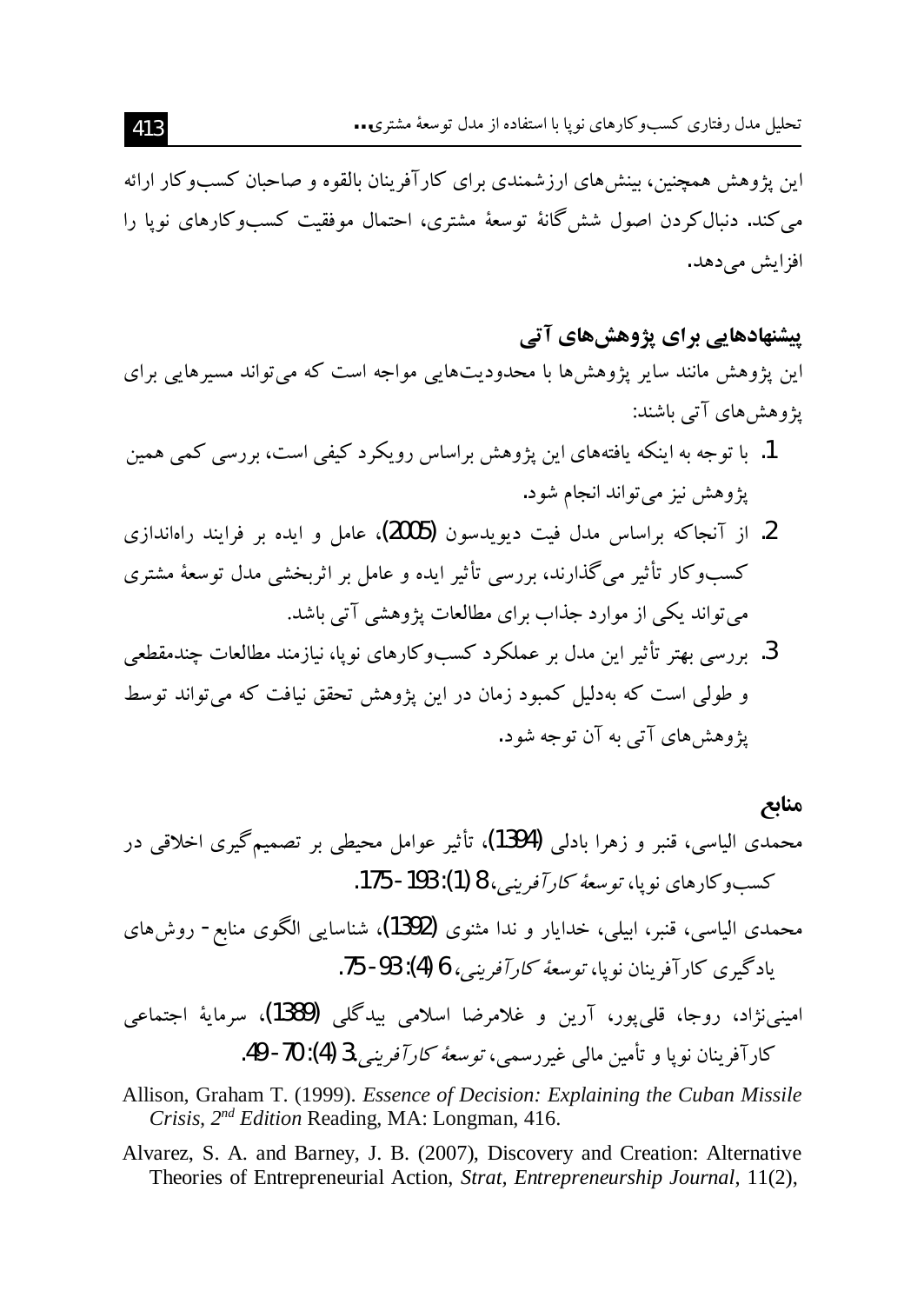1-26, doi:10.1002/sej.4

- Alvarez, S. A., Barney, J. B. and Anderson, P. (2013). Forming and Exploiting Opportunities: The Implications of Discovery and Creation Processes for Entrepreneurial and Organizational Research, Organization Science, 301(1), 24-317.
- Blank, S. (2013). Why the Lean Start-up Changes Everything, *Harvard Business* Review, 63(5), 72-91.
- Blank, S. (2005). Four Steps to the Epiphany :Successful Strategies for Products that Win, Palo Alto, Ca: Cafepress.
- Bygrave, W.D. and Zacharakis, A. (2014). Entrepreneurship, 3rd Edition, Hoboken, NJ: John Wiley and Sons, Incorporated.
- Cespedes, F., Eisenmann, T. and Blank, S. (2012). Customer Discovery and Validation for Entrepreneurs, Harvard Business School Entrepreneurial Management Case, 812(2), 1-97.
- Davidsson, P. (2005). The Types and Contextual Fit of Entrepreneurial Processes, International Journal of Entrepreneurship Education, 2(4), 407-430.
- Davidsson, P. (2008). The Entrepreneurship Research Challenge. Cheltenham, UK: Edward Elgar.
- Davidsson, P. (2016). Researching Entrepreneurship: Conceptualization and Design, 2<sup>nd</sup> Edition Springer, New York.
- Fisher, G. (2012). Effectuation, Causation, and Bricolage: a Behavioral Comparison of Emerging Theories in Entrepreneurship Research, Entrepreneurship Theory and Practice, 1019(5), 36-1051.
- Forbes, D. (1999). Cognitive Approaches to New Venture Creation, International Journal Of Management Reviews, 1(4), 415-439.
- Cusumano, M. A. (2013). Evaluating a Startup Venture, Communications of the ACM, 56(10), 26-29.
- Ginsberg, A. (2003). Inside the Minds: The Abcs of Entrepreneurship: the Fundamentals All Business Professionals Should Know and Remember. Aspatore Books.
- Gourville, J. (2006). Eager Sellers and Stony Buyers, *Harvard Business Review*, 84(6), 98-106.
- Langley, A. (1999). Strategies for Theorizing from Process Data, Academy of Management Review, 24(4), 697-710.
- Merkaš, Z., Gregurek, M. and Viktor, G. (2016). Addressing Market Risks